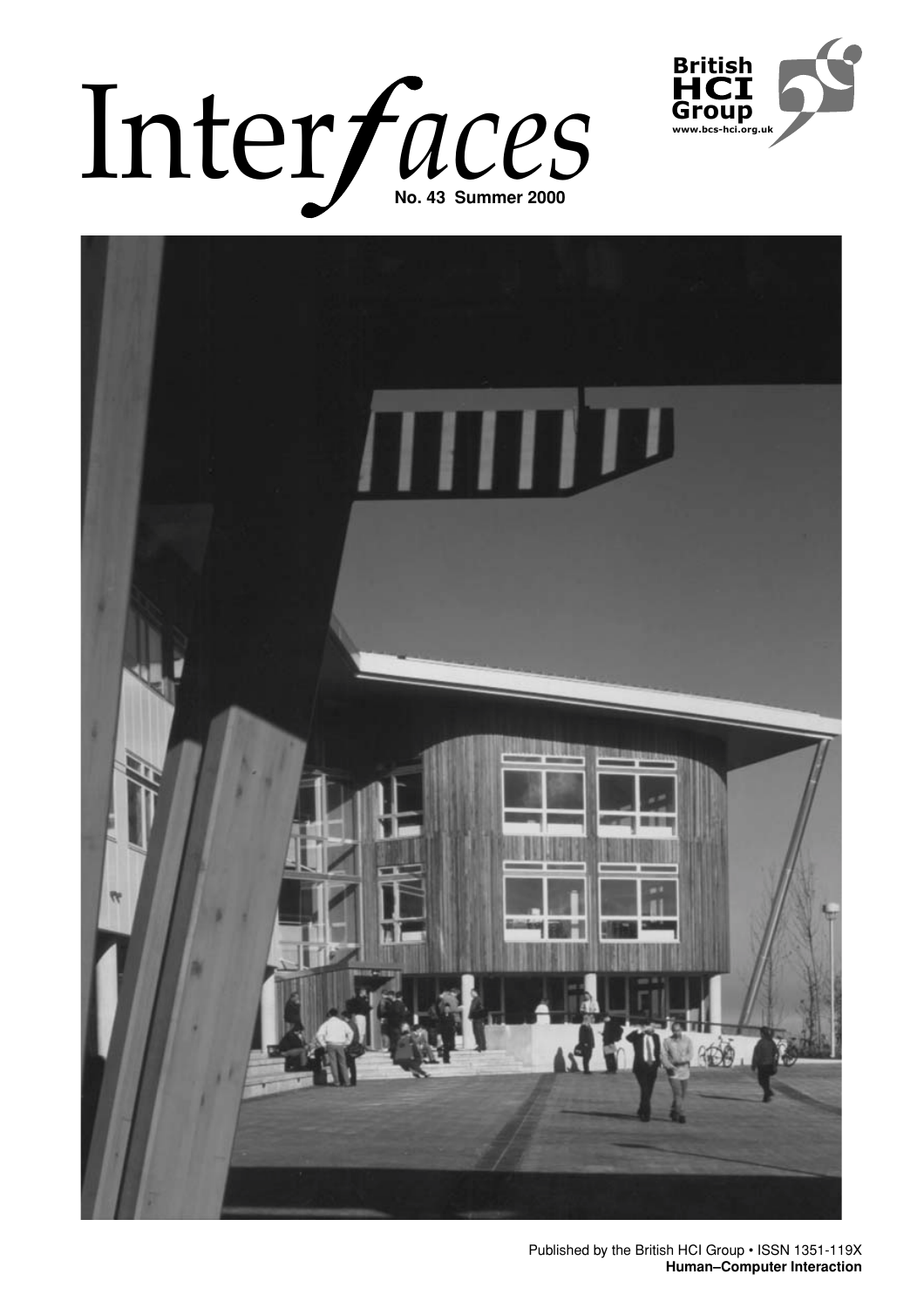# **contents**

# **2 Editorial**

- **4 Usability Evaluation for Virtual Environments workshop report**
- **9 The Third HCI Educators' Workshop workshop report**
- **12 Was that a computer I saw before me?**
- **13 Book reviews**
- **16 Profile Philip Gray**
- **17 TOUCH creating interactional artefacts**
- **18 Bluffer's Guide activity theory**
- **20 HCI Executive** *Contact list*

# **Editorial** from Janet…

This will be my last contribution to *Interfaces* as editor. I am standing down at the AGM in September due to an increase in other commitments. Tom McEwan will be taking over and I am sure will stamp his own style on the magazine. Looking back over past issues I was rather surprised to see that I have been editor for four years so a change is probably well overdue!

That said, it has been an interesting few years in which we in HCI have seen our research, commercial practices and teaching influenced more and more by the growth of the web. In my first issue in Spring 1996 we featured a report on a British HCI Group Symposium on "Hypermedia Usability and the Web", which challenged the HCI community to understand the market and tailor our methods and practices to the web culture. Four years on HCI 2000 takes up that theme: usability engineering for e-business. If you want to know how far we have gone towards meeting the challenge then get along to Sunderland in September for what promises to be a stimulating conference: you'll find details inside.

In that first editorial I was also planning an issue on HCI education ("what should we teach? How should we teach it? And does it make a difference anyway?") and we are still trying to find solutions, again influenced by an ever-changing market. The 3rd HCI Educators' Workshop held at South Bank in April gave a number of us the opportunity to explore some different approaches and perspectives on teaching HCI, as well as to enjoy some respite from actually doing it! Alistair Kilgour reports in this issue.

I finished my first editorial with a plea for commissioning editors: so I'll end on the same note. Editing *Interfaces* can sometimes be a lonely job: please keep Tom busy with lots of contributions. If anyone would like to join the team I am sure Tom would be more than happy to hear from you. As I said back then the only qualifications are ideas, a little time and a lot of tenacity! Why not give it a go?

Many thanks to all who have contributed to *Interfaces* over the past four years: it wouldn't exist without you and my job would've been a lot harder. Three of these deserve special mention. Fiona Dix, our production editor, has often gone beyond the call of duty to ensure an issue is actually published; Xris Faulkner and Alan Dix have regularly produced copy at the last minute to ensure there was something to publish! So Tom – you know who you can depend on!

Janet Finlay, **Editor**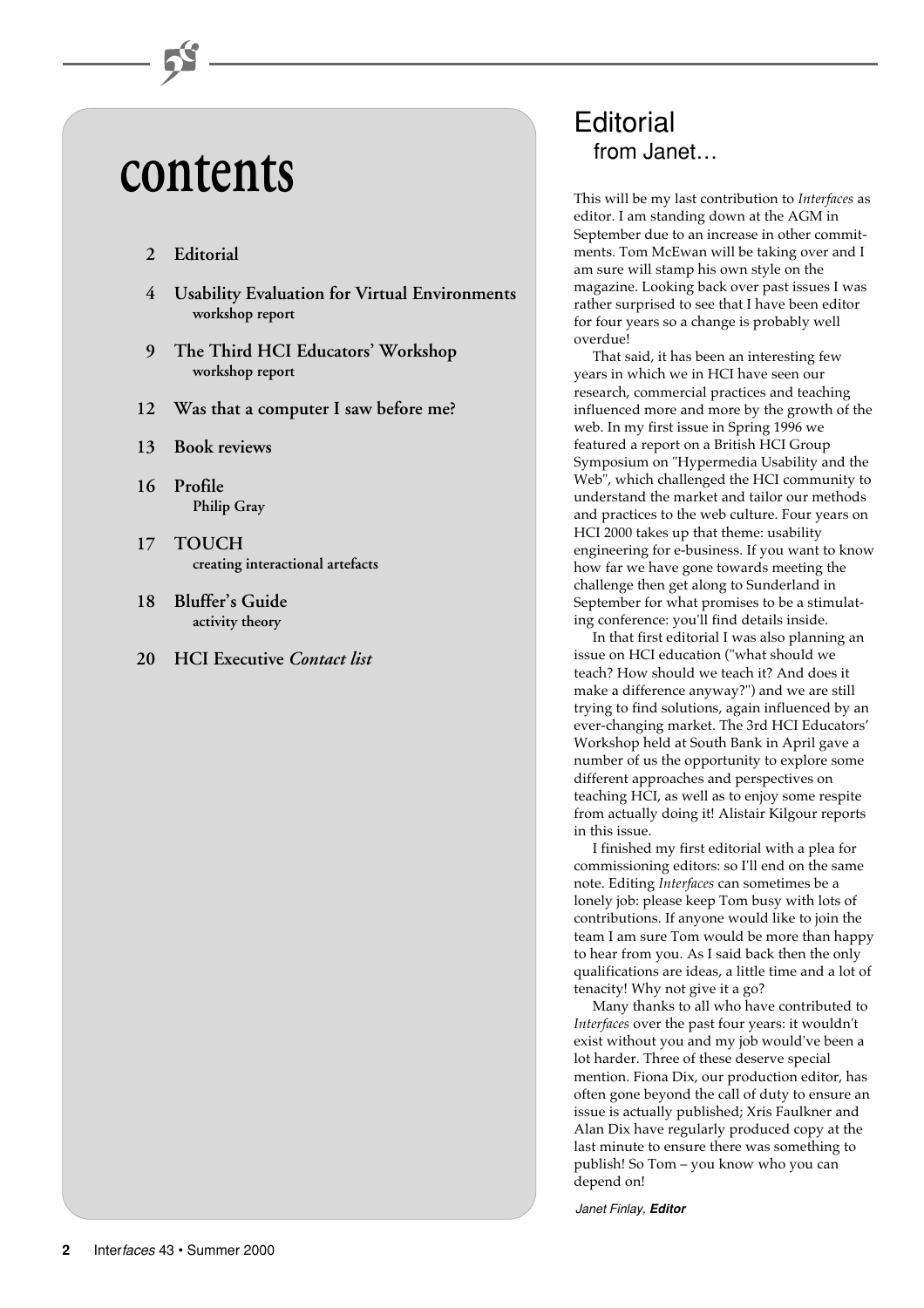# …and from Tom…

I'm very excited to be taking over from Janet as editor of this legendary magazine.

I studied HCI as a discipline for the first time only six years ago, though I had worked in software since 1987. After four years in the multimedia industry trying to apply these ideas, and two subsequent years at Napier teaching them, my perspectives may be different to some.

I'm a tad overwhelmed at editing for the very people I have revered for so long. I hope you'll forgive any crass vulgarity – or plain ignorance. I do believe that the outside world is both ready and desperate for the ideas of the HCI community.

Perhaps the first stage to greater acceptance of HCI ideas is to improve the interface to them! Although learned journals revel in obscure language, I hope we don't. 'Less is more' in everything we preach, let's apply that to everything we write too!

**Tom McEwan Editor**

# FORMAL METHODS ELSEWHERE

A Satellite Workshop of FORTE-PSTV-2000

devoted to applications of Formal Methods to areas other than communication protocols and software engineering

sponsored by University of Kent at Canterbury; CNR-Istituto CNUCE

Pisa, October 10, 2000

A wide variety of formal models, languages and methods have been developed in the last two decades for supporting the specification, design, verification, implementation and testing of computer networks and distributed software systems. While considerable experience has been gained in the application of formal methods to the areas for which they were initially conceived, the high abstraction level of these concepts suggests that they could play an important role in several other disciplines such as chemistry, biology, physics and even arts, humanities and social sciences.

The FM-ELSEWHERE workshop, co-located with FORTE-PSTV-2000 at Pisa, will be a forum for researchers who are interested in the application of formal methods to virtually any area of research, except communication protocols and software engineering.

> IDA2000 International workshop on interacting with databases 7 September 2000, Greenwich, UK,

in conjunction with the 11th International Conference on Database and Expert System Applications – DEXA2000

Whereas database design has been a major research topic for many years, user–database interaction has not received such great attention. Nowadays, new database applications, namely multimedia and Web databases, are achieving increasing importance, and new technologies, such as those based on the extensive use of graphics and visualization, are emerging.

The purpose of this workshop is to discuss the impact new application areas and technologies are having (or will have) on database interaction modalities.

# **RIGHT TO REPLY**

Make Interfaces interactive! We invite you to have your say in response to issues raised in Interfaces or to comment on any aspect of HCI that interests you. Submissions should be short and concise (500 words or less) and, where appropriate, should clearly indicate the article being responded to. Please send all contributions to the Editor.

# **NEXT ISSUE**

Interfaces welcomes submissions on any HCIrelated topic, including articles, opinion pieces, book reviews and conference reports. The next deadline is **15 July** – we look forward to hearing from you.

# **With thanks to:**

commissioning editor: Xristine Faulkner (South Bank University)

To receive your own copy of Interfaces, join the British HCI Group by filling in the form on page 19 and sending it to the address given.

cover photo: University of Sunderland – hosting HCI 2000, Usability or else!

Deadline for issue 44 is **15 July 2000**. Deadline for issue 45 is **15 October 2000**. Electronic versions are preferred: RTF, plain text or MS Word, via electronic mail or on Mac, PC disks; but copy will be accepted on paper or fax.

**Send to: Interfaces, c/o Tom McEwan, School of Computing, Napier University 219 Colinton Road, Edinburgh, EH14 1DJ Tel: +44 (0)131 455 4636; Email: t.mcewan@napier.ac.uk**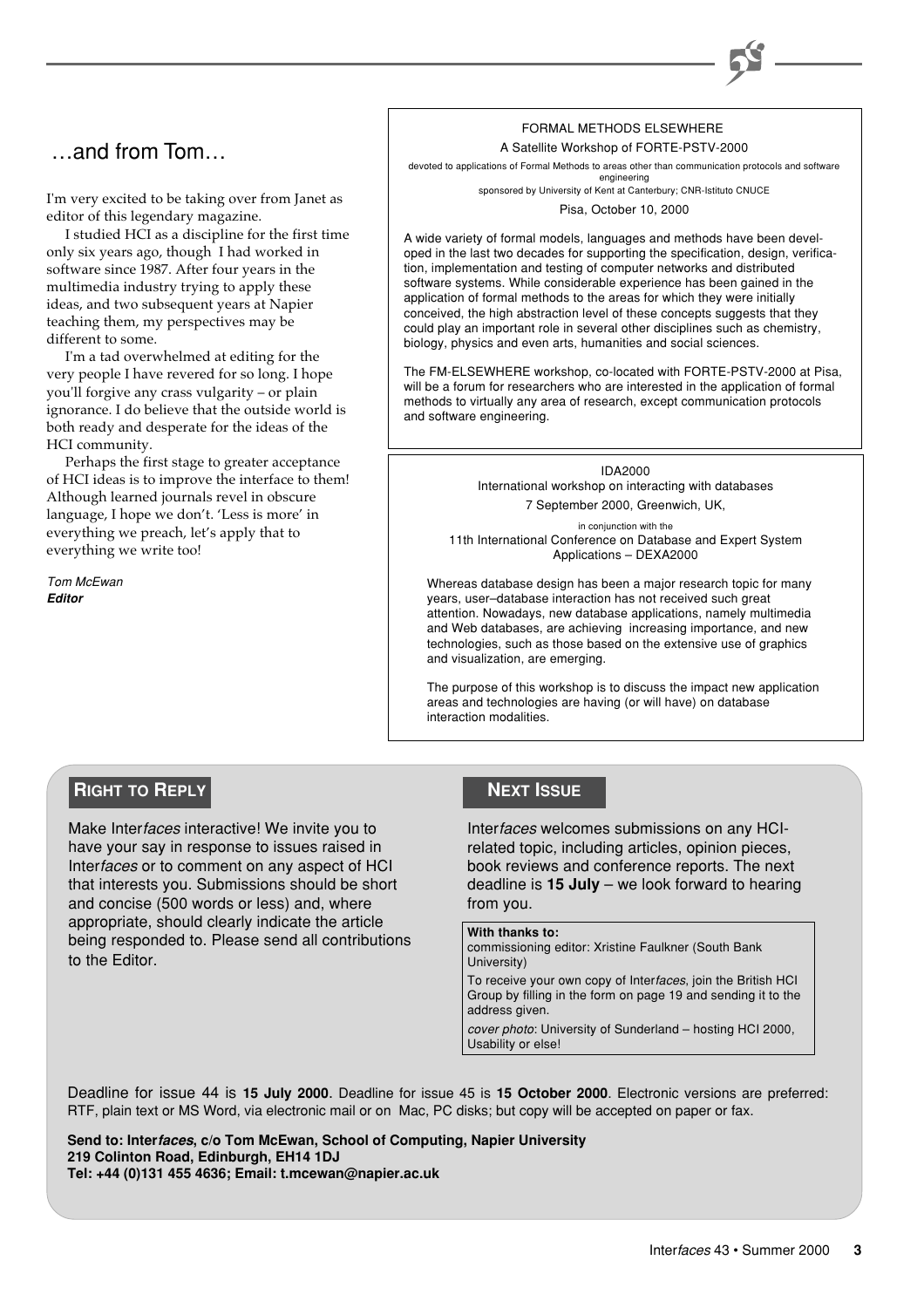This two-part report summarises an international workshop held at De Montfort University, which explored the usability evaluation of virtual environments (VEs). The workshop examined current approaches to evaluation of VEs, the difficulties in utilising evaluation techniques designed for conventional desktop interfaces, and identified gaps in the problem space for future research. Part 1 concentrates on aspects of VE usability; Part 2 (in the next issue of Interfaces) will examine the role of different evaluation methods in assessing VEs.

# **Introduction**

Human–computer interfaces have moved from text based through 2D graphical interfaces, multimedia and computer supported co-operative work, to full fledged multi-participant Virtual Environment (VE) systems. Throughout the history of userinterface development, many evaluation techniques have been designed and employed in order to develop more usable systems. However, VEs provide a new set of challenges since they afford many new types of representation and interaction and form a superset of existing user interfaces. In some ways VE technology is still in its infancy although many application areas are now seeing productivity gains. Any one technique of designing or evaluating interfaces is thus bound to fall short of the full set of criteria which are involved with a particular design, system or technology. Usability evaluators need to change their approaches and adapt to the new kinds of interfaces.

VEs are a novel application area of computing technology, demanding an understanding of human–computer interaction and computer-mediated human interaction in virtual spaces. There has been a tendency to ignore or minimise the evaluation of VE applications (Durlach & Mavor, 1995). However, major usability problems have been found, resulting in user frustration and a low system acceptability (Kaur et al., 1996). There is a need for specialist guidance and toolkits for VEs. Standard usability engineering and HCI evaluation techniques such as Nielsen and Mack (1994) do not directly address the usability problems introduced by these interfaces (Steed and Tromp, 1998). In particular, the current criteria for evaluation (usability principles) are only partially applicable to VEs and do not cover the range of issues that arise in VE interaction. For example, additional criteria are needed to cover novel aspects, such as user representation, viewpoint orientation, navigation and presence. However, it is not clear how existing methods should be

adapted and the techniques applied to VEs. The differences between VEs and conventional interfaces are not fully understood.

Methods, Results and Future Directions

Usability Evaluation for Virtual Environments:

This workshop addressed the usability evaluation of VEs and sought to develop understanding of user interaction in VEs, usability requirements and approaches for evaluation. An initial objective was to establish a dialogue between individuals separated by background. A common understanding of usability and evaluation was promoted through a discussion of definitions and previous work with conventional interface types. The focus of the workshop included theory, the fundamental understanding of VE usability, as well as the practical problem of VE evaluation. The workshop represented an early attack on the problem, where the problem space was outlined rather than concrete solutions provided. The workshop was a one-day event consisting of interactive and informal group discussions, instead of individual presentations. This report summarises the broad and stimulating discussions that took place on the subject of VE usability evaluation.

# **Part 1: Issues in VE Usability**

#### **VE interaction**

Chair: Kulwinder Kaur Deol Contribution: Understanding how users interact with VEs is essential for usability evaluation.

Main question: What criteria need to be considered when evaluating VE interaction?

The problem space for VE interaction was structured into 5 areas (see Figure 1): the technology, human and task which form the interaction experience, the environmental context in which



**Figure 1**: The problem space for understanding VE interaction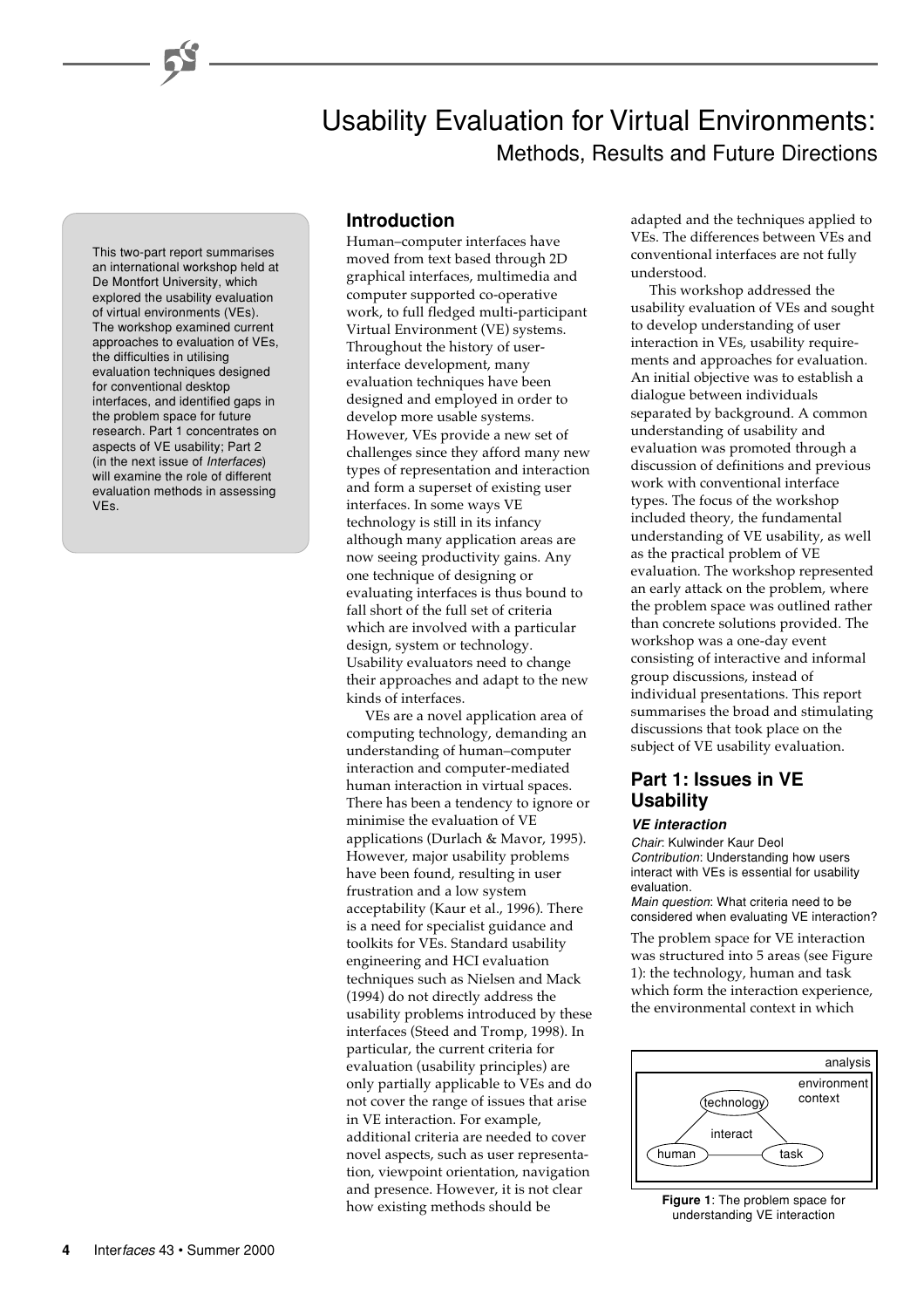# Workshop at De Montfort University, Leicester, UK **Kulwinder Kaur Deol, Anthony Steed, Chris Hand, Howell Istance and Jolanda Tromp**

this occurs and the analysis of this process by researchers.

Important aspects of the technology were the interaction paradigm (e.g. mouse-based, gestural), the senses and devices/platform involved, the level of object and interaction realism (e.g. simulation, abstract environment) and the type of VE (desktop, immersive, augmented, distributed, hybrid).

Important aspects of the human were their knowledge, motor skills, sensory abilities, attitude/expectations, motivation, culture, imagination, demographics, individual differences and level of interface/domain expertise. Many of these aspects were felt to be particularly important in VEs, as opposed to other interface types. For example, an additional spatial dimension is involved so motor skills are important for 3D manipulations, real world phenomena are often copied to some level so knowledge and expectations are involved and VEs are more exploratory so motivation and imagination are important.

Tasks in VEs can range from structured tasks to more open goals, such as exploration and discovery. The type of task followed the common known applications of VEs, such as education, training, evaluation of designs, etc., and a task analysis was needed to break down and understand these. There were also generic interaction tasks in VEs, which have been detailed in Kaur (1998) as task and action based behaviour, exploratory behaviour and responsive behaviour to system initiated prompts and events. For example, definition of goals, navigation, object manipulation, event interpretation, etc. It was noted that there can be synchronous as well as sequential activity, and the former may be more common in VE interaction since it can involve a number of input devices and is often less structured than interaction with more traditional interfaces. The interaction is also multi-sensory and can have close links with real world actions. Possibilities in the real world can be extended through empowerments in the VE or there can be limitations/constraints.

For supporting interaction, affordances and cues appeared to be the most natural method, and such embedded support was felt to be superior to more indirect forms such as help screens. Embedded constraints could be applied to limit interactions to only valid possibilities. Agents were also discussed as a technique for delivering interaction support and metaphors were discussed for abstract concepts. Where real world concepts were applied and either extended or limited in some way, these needed to be supported so that the user could understand the differences. The tradeoffs between guiding the user for efficient and easy interaction against allowing the user to discover interface features for more interesting and challenging interaction were highlighted as an issue for consideration. To interest or challenge the user, motivators needed to be designed into the VE and care was needed not to frustrate the user by incorporating too much complexity. In either case, some level of positive feedback was felt to be important, although it was not clear what form and modality this should take in different contexts.

In summary, although some useful work had been carried out in this area, there was a lack of theoretical and empirical research focusing on VE interaction criteria. Areas for future research included understanding different interaction requirements given different contexts, understanding multi-sensory perception and interaction, and judging the level of support to provide – the discovery over guidance debate. A list of relevant areas of literature was proposed, including HCI models and guidelines (although these would need adapting), literature on learning, engineering psychology (e.g. work with pilots) and semantics/cybernetics.

# **Navigation**

Chair: Chris Hand Contribution: Navigation is a key interaction activity with VEs that needs to be evaluated.

Main question: What criteria need to be considered when evaluating navigation in VEs?

A working definition of navigation in VEs was agreed, incorporating aspects of locomotion (ie. moving a user's viewpoint or avatar through an environment), wayfinding, orientation and the acquisition of spatial knowledge. The aids and tools that support navigation were also flagged as being important. Current work generally covered most of these aspects, but it was felt that the large body of research in experimental psychology had not been sufficiently taken on board by the VE community. Virtual and real world navigation was similar but not identical and this was important to understand.

Most VE work on navigation involved using similar metrics in measuring the spatial knowledge acquired by subjects: angular error in pointing to unseen landmarks, time taken and length of routes, recall of landmark sequences, etc. There was concern over the lack of consensus in the literature on the use and correlation of the established (2D) spatial ability tests (Guilford– Zimmerman, 1948) with actual performance in VE navigation tasks. A standardised navigation ability test for use in 3D VEs may be more appropriate, perhaps incorporating direction pointing as a good correlate of overall spatial ability.

Other issues that arose included scale, type of environment and frame of reference. Navigation at different scales requires different skills and tools. Darken and Sibert's (1996) definitions of large and small-scale environments were felt to be insufficient. In particular, the definition of a large-scale environment as being one in which it is impossible to view the whole VE simultaneously was debated, since travelling far enough should allow any world to be viewed. On the other hand, perception of detail modifies this: viewing the whole of a very large world from a distance may render small details invisible, which then requires moving in close again. Related to scale is the type of environment: open-country terrains, sea-scapes, office buildings, villages and so on are all quite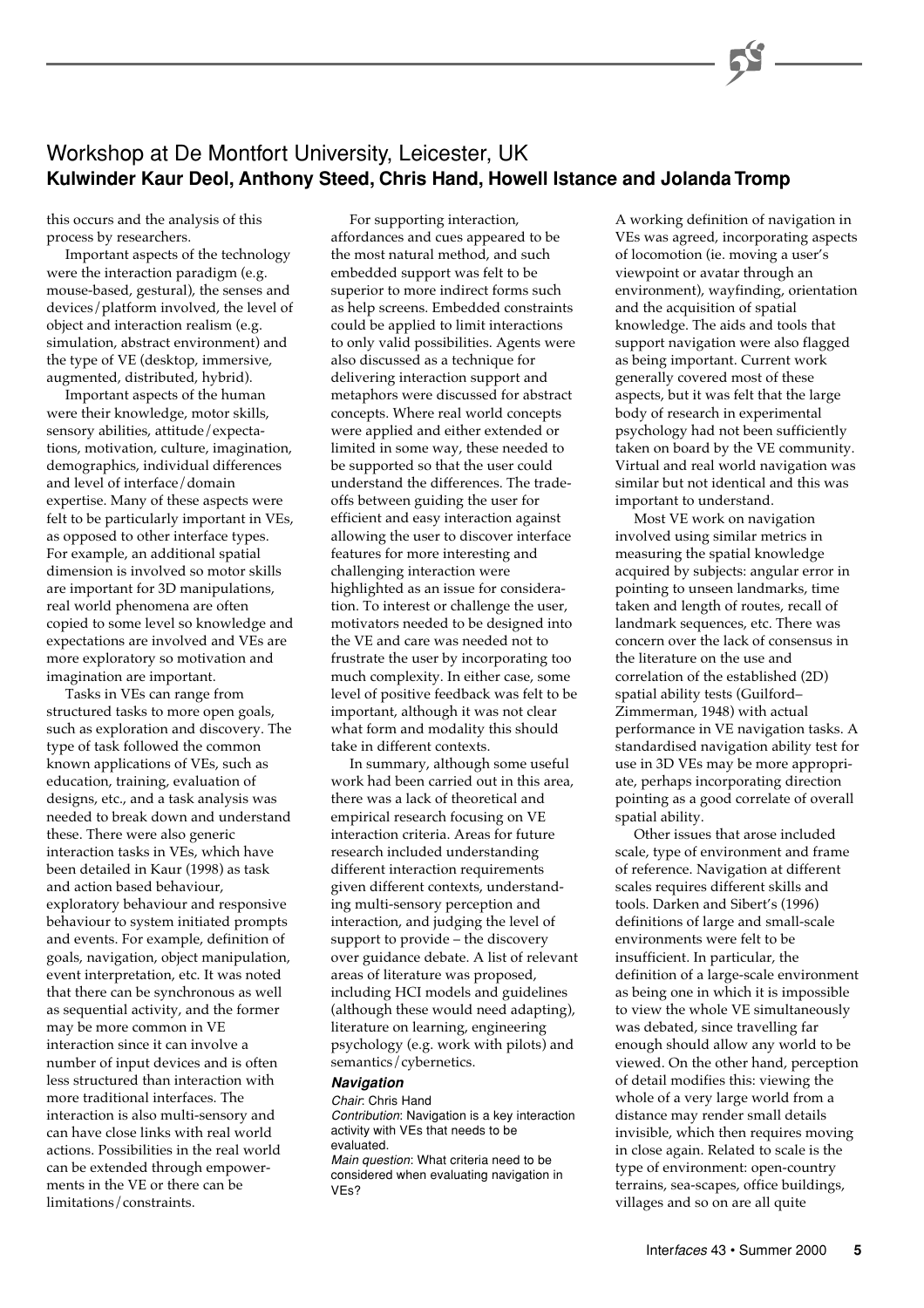

In summary, it was felt that single, isolated studies of navigation were insufficient. Wider studies and a consolidation of results were needed. Areas requiring further research included the role of non-visual senses; movement interfaces (e.g. treadmills); the design of non-Euclidean space; the effect of task and equipment on experimental design; understanding visual cues and abstract navigation aids (as opposed to maps and compasses); and assessing and improving the validity of experimental metrics.

#### **Social Interaction**

Chair: Jolanda Tromp Contribution: Social interaction is an important activity within multi-user VEs that needs to be evaluated. Main question: What criteria need to be considered when evaluating social interaction in VEs?

It was first established that it was difficult, and perhaps unnecessary to develop a single unified model of social interaction. This was because of the variations in real world and VE interactions, and the immature/ evolving technology. VE technology brings limits to social interaction, which may be neither good nor bad but need to be taken into account. Re-creation of real world interaction may not be possible, and more importantly not necessary. VE design goals need to be assessed carefully, in particular the needs of the VE and the design of behaviours different from real world behaviours. There may be certain conventions in the VE and different styles of human behaviour to support or different personality-based interaction styles (e.g. strategic vs. tactic). The lesson to take away is that we are presently in a 'preparadigmatic' state where it is arguably too 'early' to define a generic model of social interaction in VEs.

However, several important issues could be defined for reasoning about social interaction in VEs:

*Context of Use* The context of use (e.g. a VE for training, education, business, entertainment, or

abstract vs. realistic VEs) helps decide how much social interaction is expected to impact on task performance, how important support for social interaction is and how much detail social interaction should be represented in. The context can include task performance with the application, social interaction inside the VE (e.g. multiple users aware of each other's presence via the VE only), and social interaction outside the VE (e.g. a group of users collaborating on a task using one workstation).

*User Representation* The need to support social interaction also affects the design choices for user representations. Users can be represented by a pointer, cursor, avatar, text-only, video and speech, or a combination of these things. Users need to be able to sustain awareness of each other and each other's activities. This has a large impact on the user representation and the detail necessary. It may mean that we need to represent facial expressions, gestures, gaze and emotions, as well as the presence of intelligent agents.

*Communication* Communication in VEs can be supported by different media (e.g. text, audio, non-verbal expressions). In order to communicate effectively users need to have mutual orientations and be capable of understanding each other's viewpoints (e.g. reversibility of perception). This means they need awareness of each other and the capability to monitor each other's actions. VE participants can communicate across and between spaces in different ways from the real world, and so there may be a need for different social conventions. For instance, we might need to create extra support for 'turn-taking' in conversations through an automatic or semiregulated 'cueing', to support an awareness of the 'flow' of communication.

*Groups* In order to support group interaction we may need to create special mechanisms to support users in the formation of groups and social networks, and in the sharing of knowledge. These needs can be researched through a social network analysis of the formation, development and 'contents' of group relationships.

*Design of the Virtual Space* Spaces can either afford or hinder social interaction. VE spaces need to be designed with this consideration in mind.

*Reversibility of Perception* The ability for mutual understanding and mutal awareness has already been mentioned, but the discussion repeatedly emphasised the need for a reversibility of perception between VE participants as something crucial to social interaction support. When interacting effectively, people need to be able to see/know that they see/know what the other person sees/knows, and that the other person(s) sees/ knows that they see/know this. However, creating a VE which accurately represents the viewpoints and abilities of one participant to another is difficult, but we might be able to support participants in novel ways not available in the real world.

*Technology Impact* Finally, an important topic was the impact of VE technology on users, and society as a whole. VE technology may allow us to interact in new ways, in new kinds of social rules and networks, and it may allow us to develop hitherto unconventional ways of acting or thinking. For example, controlling the interface by means of bio-feedback, or psycho-physiological feedback, navigating n-dimensional spaces, or learning to entertain multiple threads of communication with one or more people. The main issue here is that we should not limit our thinking of the design of VE spaces and interactions to the conventions that have evolved in the real world. However, we must be aware that introducing novelty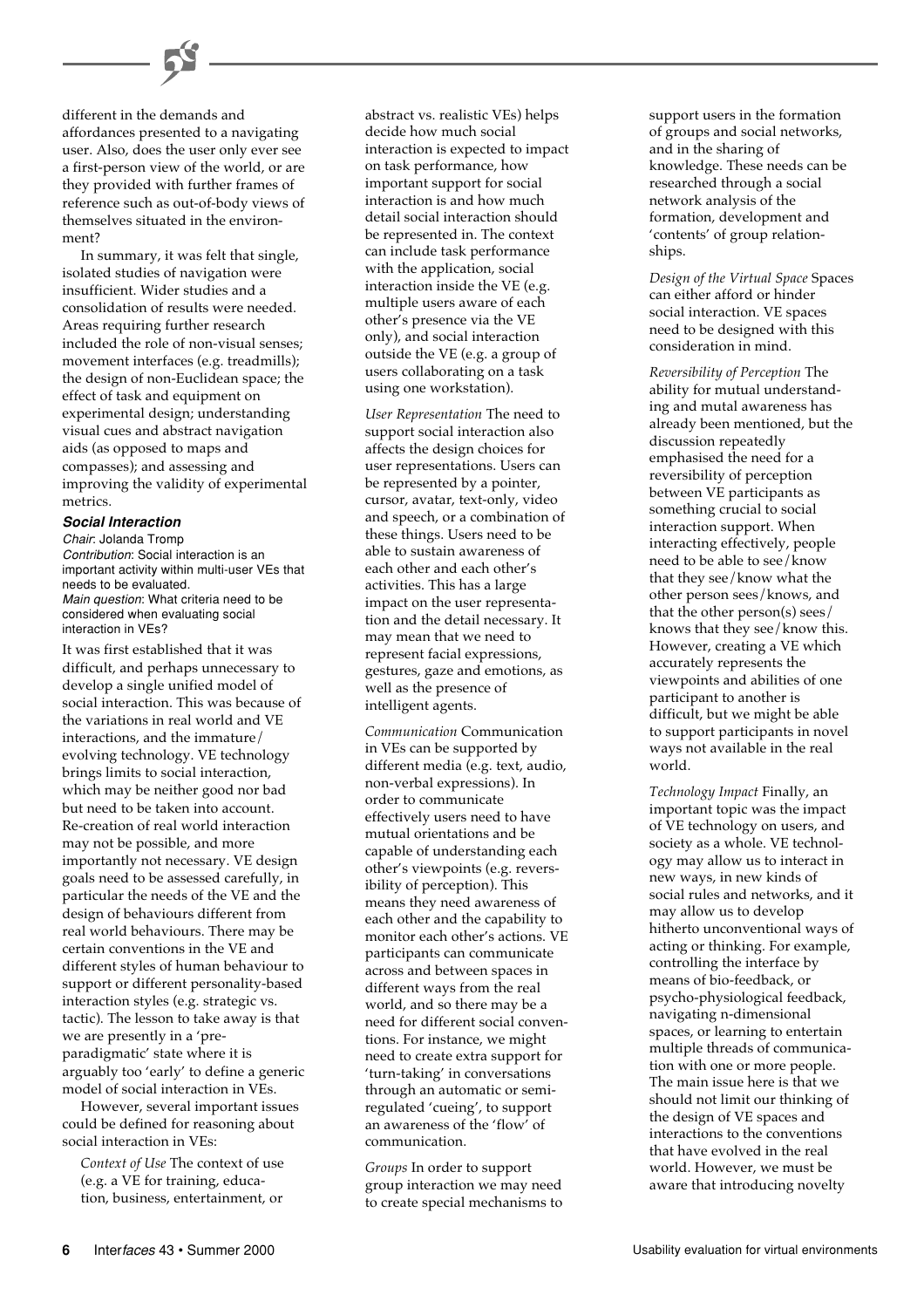

may influence stress or coping levels within users and teams.

In summary, answering the design questions for the above topics can lead to a semi-requirements description, which may subsequently be used for evaluation. It was felt it would be worthwhile to work towards a model of social interaction for VEs, which could be developed through exploratory studies where users are observed and the issues of relevance to their interaction assessed, as well as how these issues inter-relate.

# **Presence**

Chair: Anthony Steed

Contribution: Presence affects the interaction experience and therefore impacts on usability evaluation. Main question: How does presence impact upon usability and usability evaluation?

The ability to generate 'presence' is one of the properties of VE technology that has received most attention in the literature over the years. Whilst the participants in this session each had their own definition of exactly what presence was, everyone agreed that presence was the unique factor that distinguished the experience of a highly technologically immersive system from desktop systems. Presence was thus operationally defined as that state that generated 'realistic' reactions to virtual events. Thus, if the person was present one should be able to observe objective reactions, such as looming reaction, physiological changes and fear responses to all manner of events. Also, in subjective reporting the person should report that they felt within the VE rather than they felt they watched pictures of it.

The discussion touched upon further definitions and the methods used to evaluate the degree of presence that existed within the literature. An interesting thought experiment was suggested: how would you evaluate a VE system that generated a sense of presence for (nonhuman) animals? The discussion then turned to the relationship between presence and usability. This started from one contentious position statement that argued that presence was the ultimate test of usability for a VE system. That is failures in usability could destroy presence and that presence was necessary in order for an immersive system to be usable. We heard that although many causes of

'breaks in presence' (Slater and Steed, 1999) were due to the display system, others could be attributed to bad usability design of the environment itself. For example, inconsistencies in the design metaphor could lead to misunderstanding of 'fantastic' events inside the VE, which would lead to the person reporting themselves being brought back to the real world. On the other hand, good usability could enhance engagement and awareness within the environment and consequently support presence.

Consistency rules are nigh on impossible to enforce rigorously in a VE due to the lack of fidelity, or even total absence of sensory stimulus in different modalities. We followed this theme with a discussion of how many sensory modalities were required to support an illusion of presence. Generally it was felt that one modality was not enough, and that the combination of consistent and synchronised cues in multiple modalities was far more compelling. Although no evidence for this was cited, it was suggested that multiple modalities were needed for an unconscious reassurance to the person that the cues were in fact 'honest'.

In summary, the following areas were proposed as avenues for research: methods for deciding which tasks require or are supported by presence, assessing whether realism was the only way to support presence, investigating 'background' cues (such as horizon cues) required to support presence, and the development of presence measures that could be used to compare systems in order to start filling out Ellis's 'iso-presence' classes (Ellis, 1996). Usability may well be a factor that could be tuned to create a desired presence level.

## **Utility**

Chair: Howell Istance Contribution: Utility is an important contextual issue when evaluating the usability of VEs. Main question: What constraints do the

general utility of a VE place on usability evaluation?

A working definition of utility as a 'measure of how well the provision of a VE helps the user fulfil one or more real-world tasks' was adopted. However, the understanding and meaning of utility would change according to the level in an organisational structure. At the top of the scale,

there is a social and environmental view of the value and utility of VEs. Lower down, corporate management will view utility of VEs largely in economic terms, either in terms of money saved through their use or money made through their sale. Further down the scale comes the individual, whose view of utility is likely to be related to task, or at least work-related, outcomes.

Initially the dimensions defining a utility space were scoped. One issue was the diversity of meanings and systems, encompassed by the terms 'virtual environment' or 'virtual reality'. Another issue was the range of domains represented in VE systems which extend from purely workrelated to those that are purely entertainment related. Between these are systems that have a component of each, so-called 'edutainment'. Quite different criteria, against which utility might be judged, apply at different positions along this dimension. Within work-related domains, utility may be related to the extent of transfer of navigational awareness from the virtual to the real world, or the efficiency in procedure training within a variety of contexts. However, we agreed that there was a danger in restricting the scope of utility to consider only real-world equivalent tasks, as this may prevent discovery of new uses for VEs. Within work/ entertainment, utility may be viewed as the level of enjoyment obtained during learning experiences, in addition to a more conventional view of computer-based learning utility, although VE utility will be impacted by a trade-off between time spent learning and level of enjoyment.

Another dimension considered was that of expected outcomes versus unexpected outcomes. It is difficult to predict all of the uses of a VE once a system is used, and there may be unexpected benefits (and dis-benefits) from the system providing unforeseen utility as well as those that were originally anticipated. It was considered whether a view of utility should link to systems development methodologies as a means of discovering lateral benefits and uses. Indeed, the extent to which we could learn from experiences with more established technologies was considered.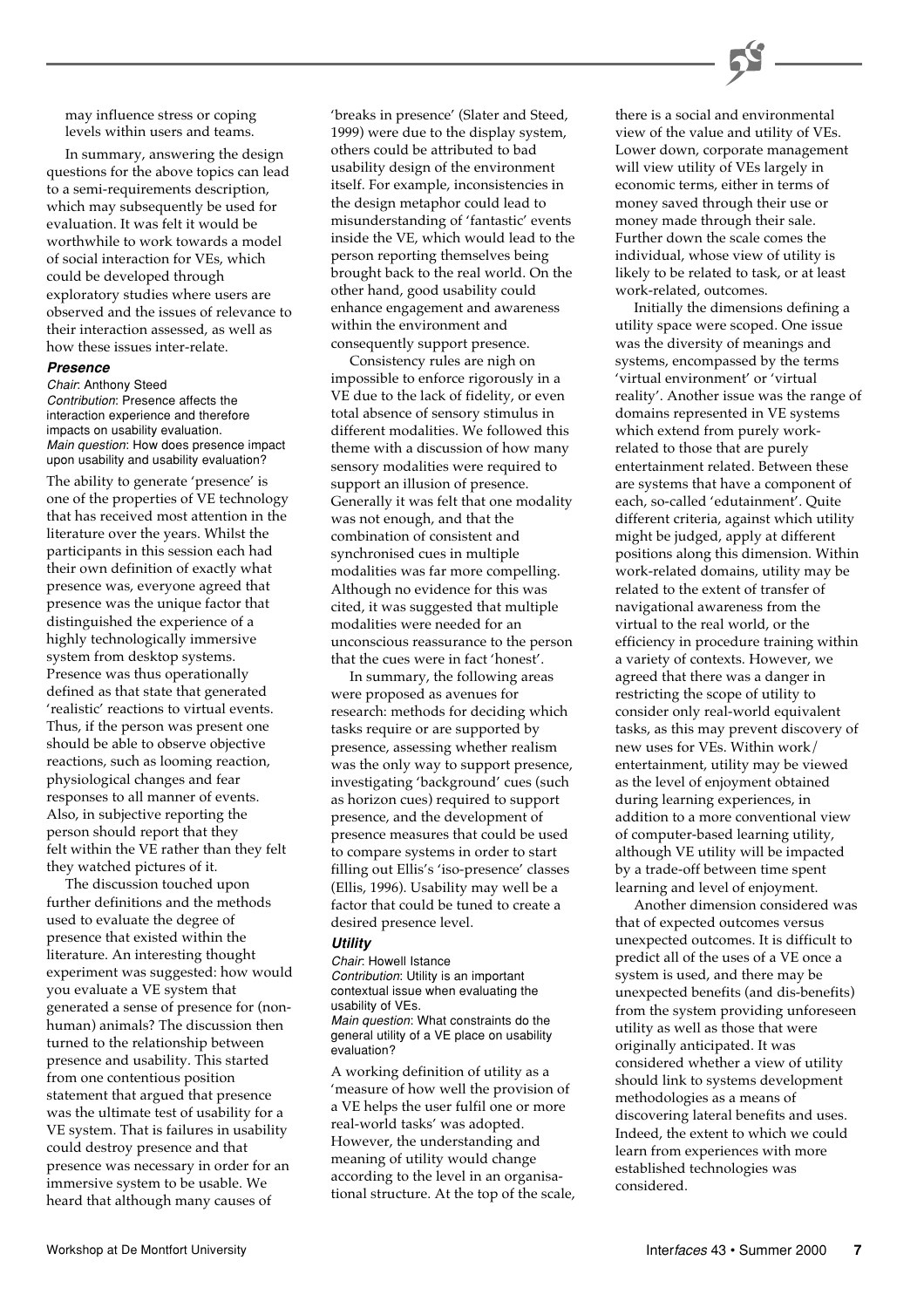

# **To be continued… In Part 2: Approaches to usability evaluation and their role in VEs.**

# **Acknowledgements**

We would like to thank all participants for their contributions to the workshop, and student volunteers for their help. Thanks also to the workshop sponsors, namely The British HCI Group, De Montfort University and the COVEN Project (ACTS N. AC040).

# **References**

- Darken R.P. and Sibert J.L. (1996). Wayfinding strategies and behaviours in large virtual worlds. In: *Human Factors in Computing Systems: CHI '96 conference, Vancouver 1996. Proceedings*. New York: Association for Computing Machinery, pp. 142–149.
- Durlach, N.I., Mavor, A.S., (1995). *Virtual Reality: Scientific and Technological Challenges* (National Academy Press, USA).
- Ellis, S. (1996) Presence of Mind: A Reaction to Thomas Sheridan's "Further Musings on the Psychophysics of Presence". *Presence-Teleoperators and Virtual Environments*, **5**(2), pp 247–259.
- Guilford, J.P. and Zimmerman, E.S., (1948). The Guilford–Zimmerman Aptitude Survey. *Journal of Applied Psychology*, **32**(1).
- Kaur, K. (1998). *Designing virtual environments for usability*. Ph.D. thesis. Centre for HCI Design, City University, London. (see http:// [web.soi.city.ac.uk/homes/dj524/kully.html\)](http://web.soi.city.ac.uk/homes/dj524/kully.html)
- Kaur K., Maiden, N. and Sutcliffe, A. (1996). Design practice and usability problems with virtual environments. In: *Virtual Reality World '96 conference, Stuttgart, Germany, 1996. Proceedings*. Munich, Germany: IDG Conferences & Seminars.
- Nielsen J. & Mack, R.L (1994) *Usability Inspection Methods* (John Wiley & Sons, Inc.)
- Slater, M & Steed, A. (1999) A Virtual Presence Counter. Forthcoming in *Presence-Teleoperators and Virtual Environments*, MIT Press.
- Steed, A & Tromp, J. (1998) *Experiences with the Evaluation of CVE Applications*. Proceedings of Collaborative Virtual Environments 1998, 17th–19th June, Manchester, UK, http:// [www.cs.ucl.ac.uk/staff/A.Steed/steed-tromp](http://www.cs.ucl.ac.uk/staff/A.Steed/steed-tromp-cve98.pdf)cve98.pdf
- Steed, A., Tromp, J., Normand, V., Dijkhuis, J., (1997). *Combined Usability Inspection Report*, Anthony Steed (ed.), Public Deliverable COVEN ACTS Project N. AC040.

Workshop website: http:// [www.crg.cs.nott.ac.uk/research/technolo](http://www.crg.cs.nott.ac.uk/research/technologies/evaluation/workshop/)gies/evaluation/workshop/

# **Author addresses**

# **Dr Kulwinder Kaur Deol**

InteResource, Royex House Aldermanbury Square London EC2V 7HR Email: Kulwinder.Deol@interesource.com Tel: 0207 600 8820

## **Chris Hand**

School Of Computing, Napier University Craiglockhart Campus, 219 Colinton Road Edinburgh EH14 1DJ Email: c.hand@napier.ac.uk Tel: +44 131 455 4459

#### **Howell Istance**

Department of Computer Science De Montfort University, The Gateway Leicester LE1 9BH Email: hoi@dmu.ac.uk Tel: +44 116 2541891

# **Dr Anthony Steed**

University College London (COVEN) Gower St, London WC1E 6BT Email: A.Steed@cs.ucl.ac.uk Tel: +44 20 7504 4435

# **Jolanda Tromp**

Communications Research Group Department of Computer Science University of Nottingham University Park NG7 2RD Email: j.tromp@cs.nott.ac.uk Tel: +44 115 9514226

# CVE 2000

Sponsored by ACM SIGGRAPH, SIGGROUP and SIGCHI September 10–12, Cathedral Hill Hotel, San Francisco, USA http://www.ai.sri.com/cve2000

CVE 2000 is an international conference dedicated to the design, development and use of collaborative virtual environments (CVEs). A CVE is a computer-based, distributed, virtual space or set of places. In such places, people can meet and interact with others, with agents or with virtual objects. CVEs might vary in their representational richness from 3D graphical spaces, 2.5D and 2D environments, to text based environments. The instantiation of the CVE is by no means limited to desktop devices, but might well include mobile or wearable devices, public kiosks, etc.

The aim of the CVE conferences is to inspire fruitful discussion and encourage information flow between practitioners of different disciplines. Previous CVE conferences (CVE'96 and CVE'98) have attracted delegates from computer science, psychology, sociology, architecture & urban planning, cultural & media studies and Artificial Intelligence.

# The 13th Annual ACM Symposium

on User Interface Software and Technology November 5–8, 2000, San Diego, California

Sponsored by ACM SIGGRAPH and SIGCHI and in cooperation with ACM SIGSOFT

UIST is the premier forum for innovations in developing human– computer interfaces. The symposium brings together user-interface researchers and practitioners with an interest in techniques, tools, and technology for constructing highquality, innovative user interfaces.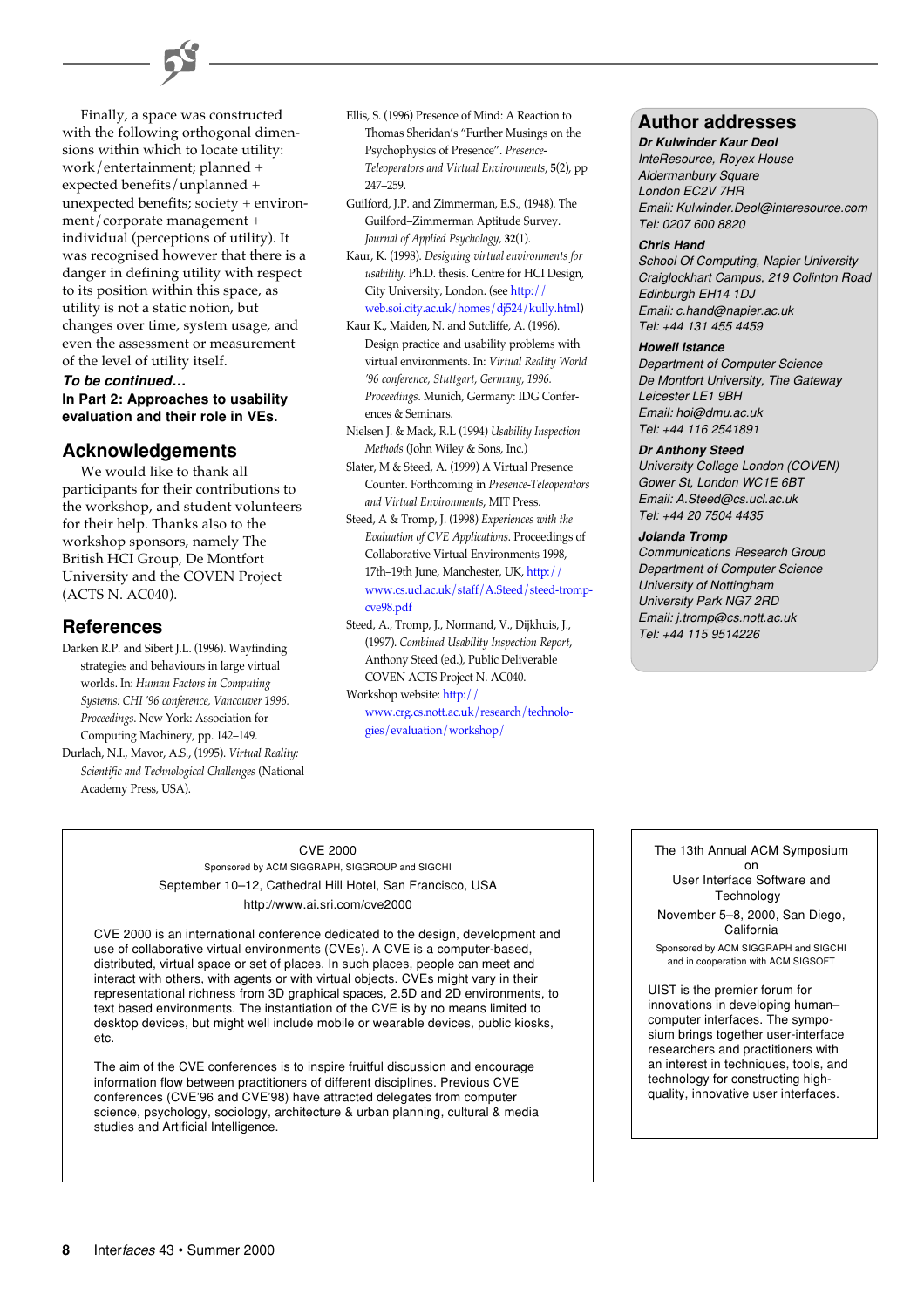# The Third HCI Educators' Workshop South Bank University, 10–11 April 2000

# **Alistair Kilgour**

The Third HCI Educators' Workshop took place at South Bank University, on April 10th and 11th 2000. It was run with the support of The Learning and Teaching Support Network (LTSN) Centre for Information and Computing Sciences, in conjunction with the British HCI Group. The theme was 'Effective Teaching and Training in HCI'.

In the coming months some of the presenters at that workshop will be contributing articles to Interfaces. In this issue we have a report on the event from Alistair Kilgour, followed by abstracts for some of the presentations.

Think eclectic and double it – this was one of those events where it was hard to discern many central themes when looking at the programme in advance, yet it all gelled on the day, thanks to a generous measure of serendipity (the cybernetic variety to which Ernest Edmonds referred in his paean to creativity and how to support it, one of the highlights of the second day), and also thanks in no small part to the genial hospitality of the hosts, Xris Faulkner and Fintan Culwin (and their enthusiasm for London Pride) .

The workshop almost didn't happen, but the small select band who were there were extremely glad it did. New enthusiasts were recruited to the cause. Christian Jones showed all the energy and commitment of a recent convert in his animated and impassioned account of his approach to teaching multimedia (more on which you can read in the Times Higher Education Supplement, May 26th, pp38/9), and Christian has also offered to host the workshop at Heriot-Watt next year.

Among the tantalising bridges which emerged across two days was between patterns in user interface

# **Abstracts**

# **Developing an undergraduate programme in Human Centred Computing**

**Andy Smith (Luton)**

The University of Luton is unique certainly in offering an full undergraduate award in Human Centred Computing (HCC), and possibly in relation to the range of HCC related modules available to all undergraduate students within the Department of Computing and IS. In this presentation the rationale for the development of the programme will be described, and lessons learnt from delivery to the first full cohort of

development, ably and comprehensively reviewed by Sally Pincher on day one, and the concept of genre in HCI, which Janet Finlay explored in a fascinating and thought-provoking contribution on day two. And I was so impressed by the plans described by Shailey Minocha for the Open University's new M873 module on user interface design and evaluation that I have applied to be a tutor on it. I also recognised myself as a lurker on several mailing lists I subscribe to, but had not realised till I heard Blair Nonnecke's analysis that in this respect I was in the large majority, and that there was a strong case for robbing the term of its slightly pejorative, even sinister, connotations. It's OK to lurk – we now know everyone does it!

Alan Payne revealed the shocking lack of robust, easy to use (for teachers as well as pupils), and effective educational software for primary school arithmetic (or mathematics as it has to be called these days), and how he is going about remedying this. Joe Hyde got everyone arguing heatedly with an account of a design example she uses in her courses based on the

students will be explored. Constraints on course design included conformance to the University's modular credit scheme. Emphasis in course delivery was given to practical case studies. Early evidence suggests that student performance has been improved in their more focused areas of study.

# **Using a shared workspace system to teach CSCW**

#### **Jim Eales (Luton)** In this presentation, we describe

efforts to use a web-based group workspace system to facilitate 'virtual tutorials', allowing students to participate from any location and at any time. ticket machine in London Underground stations. Those of us not based in London had not realised the extent to which this innocent piece of technology has been subjected to hours if not weeks of scrutiny by generations of students on HCI courses in London. And Helen Lowe gave an intriguing account of the Mantchi project, in which I was peripherally involved, which made it sound coherent and original, at least in its coinage of acronyms. (Only a few of use know the real story, and our lips are sealed.)

There were lots of goodies here to enthuse and inspire both those new to teaching HCI and those perhaps becoming jaded from the struggle to get the simple message across to succeeding generations. The issues about teaching multimedia, e-commerce and web design, and the academic and research questions surrounding these new areas of HCI application, in particular emerged for me as worth exploring in depth in future workshops. Thanks are due, from the group and the wider HCI community, to Xris and Fintan and all the speakers, for carrying the flag forward and hosting a stimulating and highly enjoyable workshop.

The basis for this study was an Information Systems module in Computer-Supported Co-operative Work (CSCW) taken by 35 third-year undergraduates. The module focused on both the study of collaboration in the workplace and the design of computer-based support technologies.

The software used was the Basic Support for Co-operative Work (BSCW) system, developed at the German National IT Research Centre (GMD). The software is free and the GMD will host workgroups on its servers; only a web browser is needed for access. The BSCW system is a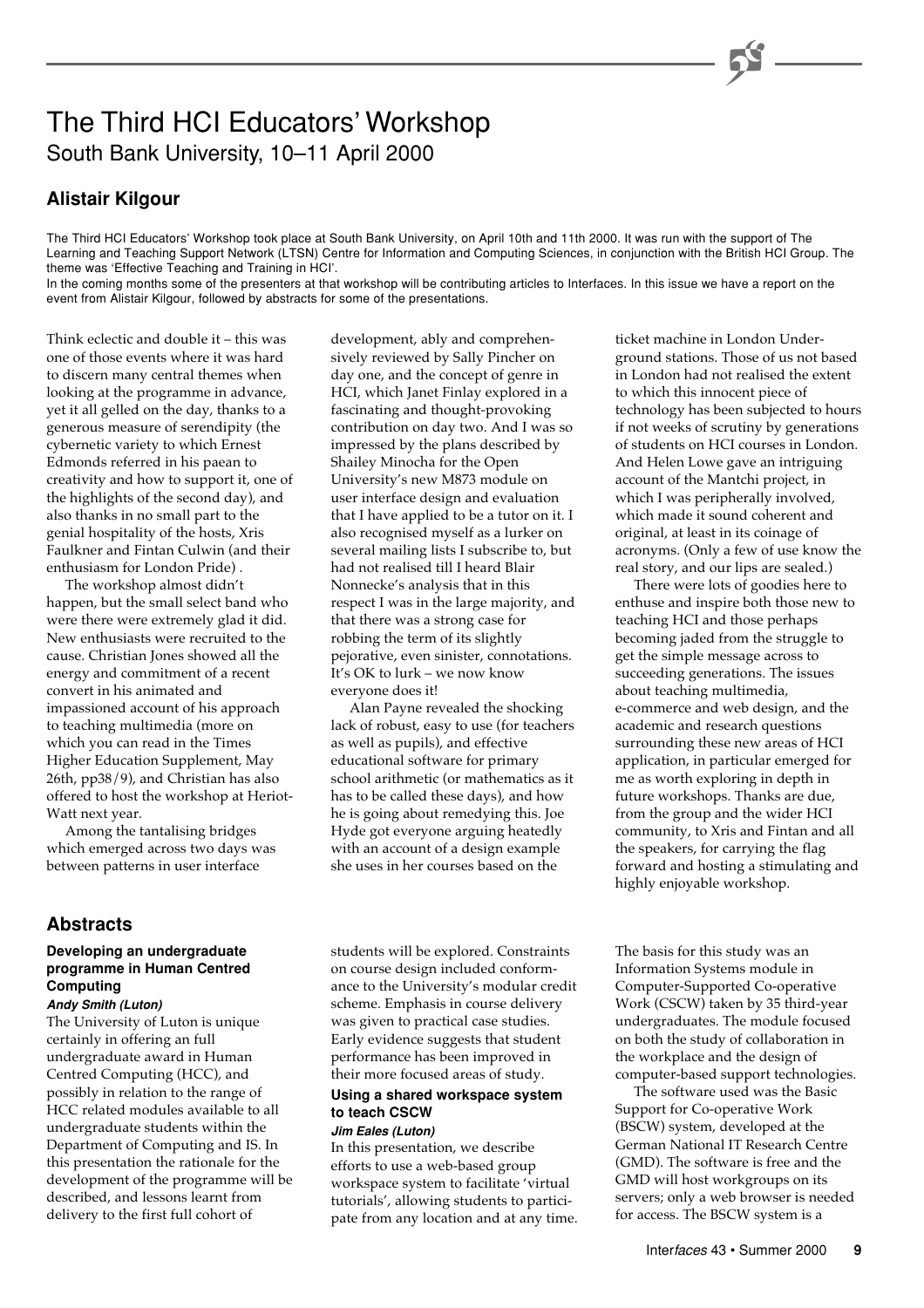shared workspace which allows multiple users to log in and share information by uploading and downloading documents, participating in structured discussions and posting web links, among other activities.

We found a number of significant advantages associated with using BSCW.

- CSCW involves complex issues that are often difficult to teach. BSCW allowed students to experience these firsthand.
- The shared workspace has proved useful for general module administration.
- BSCW provided a facility for students to work in small groups to produce co-authored reports and to share work via the workspace.
- Finally, but perhaps most importantly, BSCW supported new kinds of learning activities. In particular, participation by a subject expert from Australia introduced authentic learning experiences. Also, students' contributions within the workspace were persistent and visible to their peers, enhancing their experience of collaborative learning.

# **Teaching Creativity AND Computation: Artists Augmented by Agents**

#### **Ernest Edmonds (Loughborough)**

We believe that shared workspace systems can be valuable in a wide range of educational applications (not just for CSCW), but in order to use them effectively, it is important to develop appropriate educational and social practices.

Computers can be very helpful to us by performing tasks on our behalf. For example, they are very good at performing calculations, storing information and producing visualisations of objects that do not yet exist as a made artifact. Increasingly, however, a different role is being found for the computer. It is the role of a catalyst, or a stimulant, to our own creative thinking. In such cases the computer is not primarily performing a task for us and generating an answer

within itself, rather it is helping us to generate answers within ourselves. The computer helps us think creatively. This role for the computer can be illustrated in the context of computer support to creative design. In order to design computer systems that support the creative process, it is important to understand that process well enough to predict what might help, rather than hinder. Given such research, we may begin to define the characteristics of what the computer must do in order to augment creative thinking. The paper explores a particular application of intelligent user interfaces: the augmentation of creative thought in artists.

# **Genre and expectation: an alternative view of HCI Janet Finlay (Huddersfield)**

The traditional adage 'know your user' becomes increasingly difficult with new media where 'your user' may be anyone with access to a web browser or walking into a multimedia booth. Also applications of such media often represent a move away from traditional task-oriented information systems into the spheres of art, entertainment and leisure. It is therefore appropriate that designers and usability specialists be informed not only by their traditional partner disciplines of psychology and, latterly, social science, but also draw on the experiences of disciplines in the humanities and arts areas. Writers, producers, musicians, directors concern themselves not with 'knowing their user' but with 'knowing their genre'. Genre informs both the audience's expectations of a work and their assessment of its acceptability, novelty and value.

This paper will explore the question of whether it is possible to identify generic structures in interactive systems and how these might be used to illuminate HCI teaching, particularly for the increasing numbers of students coming from arts disciplines. It will discuss the nature of genre using examples from the arts and will suggest possible applications of these structures to HCI.

# **Media types: Computer Scientist or Art College Graduate**

**Dr. Christian Martyn Jones (Heriot-Watt)** Commercial organisations are falling over themselves to snap up creative art graduates. So much so that they are now preferred over more traditional

HCI experts. Not long ago the corporate excuse for employing creatives was 'that it was better to have them yourself than let them work for the opposition!'. However, today it is not sufficient for you to be seen to have a dynamic, idea generating R&D team, but also that they are directly responsible for your image, marketing, product design, and web presence.

We are not discounting the positive impact of such graduates in attracting end users with their stunning opening audio and visual sequences, we are just greatly concerned about the quality of user studies, and the lack of sound HCI, which needs to be improved upon in order to keep these users coming back.

In this paper we review the current 'state of play' in industry between HCI experts and their creative colleagues, and consider our academic role in teaching the next generation of creative designers. With consideration to the type, background, and expectation of students in our department we have tailored the content of the multimedia design course to match their needs and those of industry. Our findings, ideas for course design, and suggestions for encouraging creativity, are discussed.

# **Not just a dusty box: Computerbased activities in Primary school education.**

# **Alan Payne and Christian Jones**

Having spent the last eight years teaching in various school classrooms and with a verity of age groups, I have seen a great deal of misuse of the dusty grey box in the corner of the room. Recently, better teacher awareness of information technology has improved teaching for older students, however an area which remains neglected is nursery and primary one education. There are many software solutions on the market for such age groups. Although available for use in schools, few work well with the day to day tasks of the curriculum. Instead, there is a need for interactive programs and multimedia systems which fit as well into the classroom as a set of colouring crayons. In the presentation, I will discuss what I believe to be the main issues in nursery and primary computer based learning, and demonstrate our curriculum orientated software.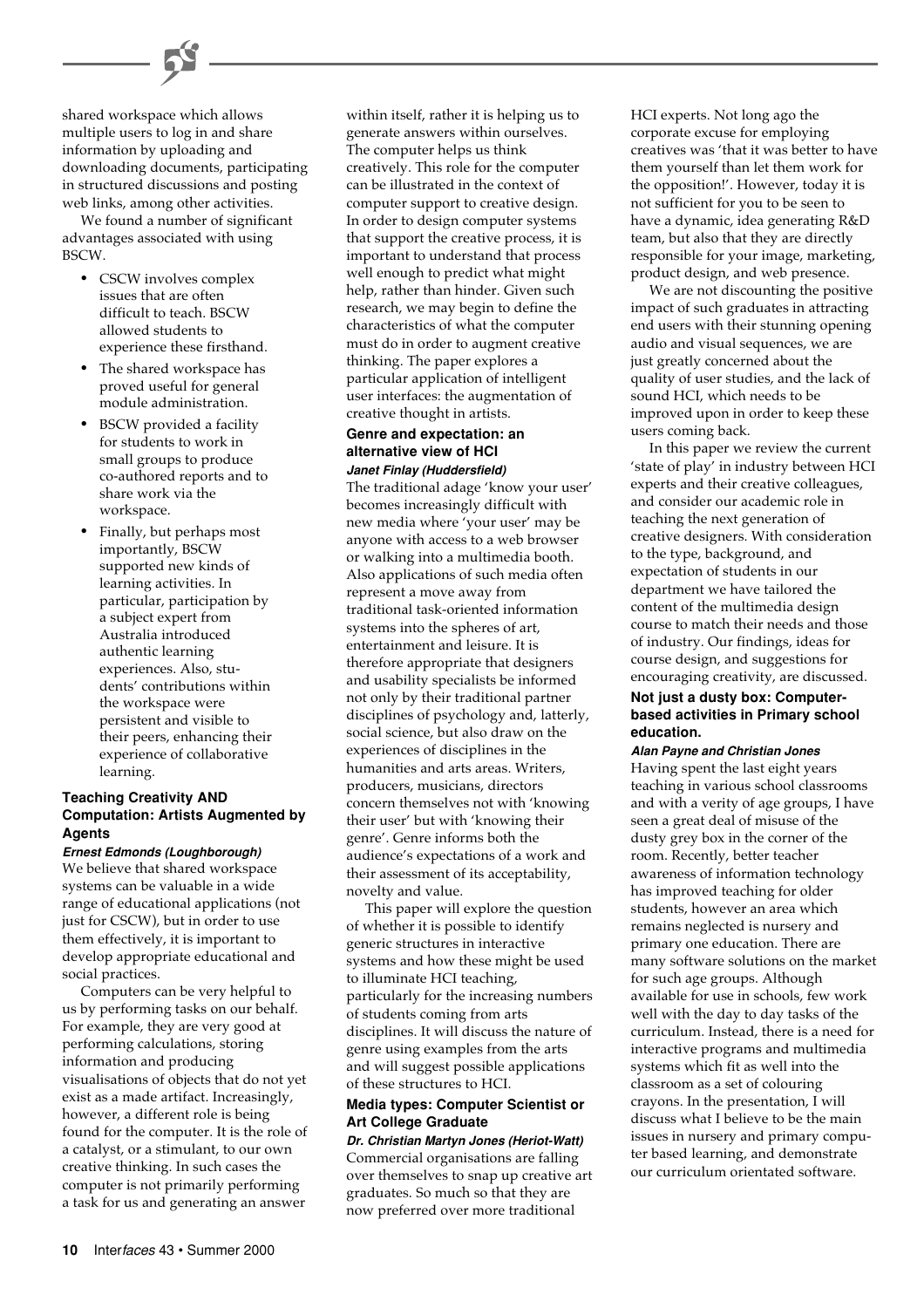# **HCI 2000 Usability or else!**

Sept 5–8, 2000 University of Sunderland St Peter's Campus



http://www.bcs.org.uk/hci/hci2000

"Has CHI missed the bus?" was the provocative title of a recent lecture given by Prof. Mark Apperley, University of Waikato, NZ, at Imperial College. After more than 20 years of study and debate about the subject of the interaction between people and computers, Mark posed some hard questions for us to consider. The most important one for the organising committee of HCI 2000 is whether the programme constitutes a real contribution to the field or is it just 'more of the same'?

Only you, the members of the British HCI Group, will be able to decide when you have attended and contributed to the collaborative effort which is HCI2000!

Now is the time to register for your conference and ensure you take advantage of the excellent Tutorials for continuing professional development. There is a range of topics from "Cognitive Factors in Design" led by Tom Hewett, (Drexel University) to "Designing Usable Mobile Services" led by Anne Kaikkonen (Nokia) and "Making World Wide Web interfaces usable for elderly and/or visually impaired people" led by Mary Zajicek (Oxford Brookes) to mention but a few. There are also 27 accepted papers from a total of 7 different countries, making this a thoroughly international conference. The programme is currently being completed with 18 short papers, 5 posters, 4 organisational overviews, 2 panels and 2 sessions of Industry Day papers. A full list is easily accessible from the Advance Programme on the Conference web-site.

You can make some savings on early bird registration before 1700hrs,  $17<sup>th</sup>$  July, 2000!

| <b>Full Conference</b>          | Early | Late |
|---------------------------------|-------|------|
| <b>British HCI Group Member</b> | £259  | £306 |
| Non-member                      | £318  | £376 |
| Student                         | £177  | £188 |
| Accompanying person fee         | £50   | £50  |

So, take a few minutes to browse the web-site and print off a registration form to ensure you have something to look forward to after the long, hot summer we all hope to have!

Nina Reeves C&GCHE Publicity Chair

> SIXTH INTERNATIONAL WORKSHOP ON GROUPWARE CRIWG'2000 18–20 October 2000, Madeira Island, Portugal

> > http://criwg2000.di.fc.ul.pt/

The Sixth International Workshop on Groupware follows on the success of previous CRIWG workshops held in Lisbon, Portugal (1995), Puerto Varas, Chile (1996), El Escorial, Spain (1997), Buzios, Brazil (1998) and Cancun, Mexico (1999).

The CRIWG workshops have been motivated by recent advances in computersupported cooperative work, and by the need for CSCW to meet the challenges of new application areas. This workshop aims to provide a forum for academic researchers and professionals to exchange experiences and to engage in discussions of the research issues in designing, building, and using groupware applications.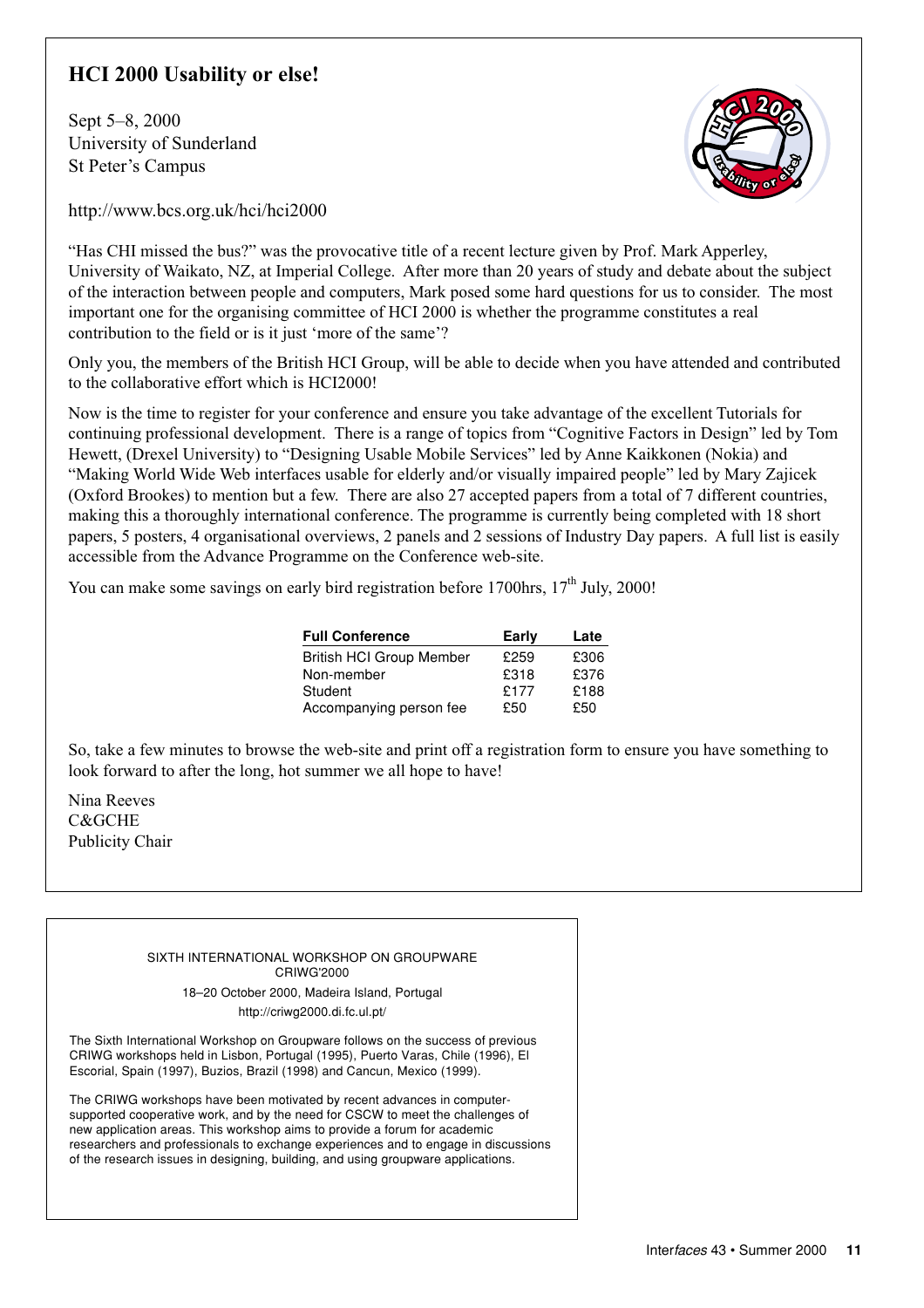# **Cassandra Hall** Was that a computer I saw before me?

While the rest of the HCI community was at CHI or at workshops dotted about the UK, I cheered myself up by rather belatedly reading Norman's *The Invisible Computer*. It affected me so much I want to examine some of the points he raises in this column. I hope as a by-product I'll manage to persuade you all to read the book too, if you haven't already.

Norman suggests that technology has stages and that the product we see at different points in the life cycle is like that because of the customer pool it is drawing on. It's a nice idea but I'm not sure that I can agree with all of it. He suggests that in the early stages products are worried about functionality because the sorts of people that buy them will be those who are looking for a fix to a problem and will be attracted by a gadget that can do that. He suggests that technology only becomes invisible as it grows up. Although it is true that artefacts do gradually improve I am not convinced it's simply customer base doing the dictating. If it was, then you could simply chuck out all forms of the artefact all at once and grab all the market. I think that early technologies aren't able to consider customers because they are still developing. The first people who buy are pioneers who know the area. As the technology develops and can be more supportive so more people buy in. Norman even goes on to discuss that, at some length, later on so I'm not sure why the two strands are never woven together. However, I suspect it's the same stage effect but different lights. Still, Norman has as always affected my thinking, and has an uncanny way of being right, so I'm sure as time goes by I'll see the error of my ways and reform completely.

What Norman is doing in industry puzzles me. Perhaps messing around in academia got too much for him. He is impatient with technology and the rate of progress and someone like that might believe they could fix better from the inside than from the out. But his asides along the way don't leave me with the picture it's that simple. I can't help thinking it's like that bit in

*Paradise Lost* Book 2 where the fallen angels tell themselves that it's much better here than it was there and the buildings are better, they're doing something constructive and there's more lucre to play with.

He wants computers to become appliances that are invisible, that we don't have to struggle with. Functionality has gone wild, he says, and I have to agree with him. I'm frankly fed up with toasters that toast bread, bagels, croissants, half an elephant and can act as an egg timer, radio, hair drier and exercise the dog when they have a spare minute. The trouble with equipment like that is it's always doing something else when you need it to be doing something quick and it'll be off walking the streets when all you need is a slice of toast. But I'm not satisfied with Norman's picture of exclusive computers. Yes, I've taught students for ages that computers will be in everything but I'm not sure that I understand or accept his view of what will happen to the PC. He says that an all singing or dancing laptop will be the norm (technology's answer to the Swiss Army knife) but at home and at the office specialised equipment will be the order of the day and it will be able to communicate with other bits of specialised equipment.

I'm not sure I want that. I want a PC with all the functionality I have but one that's not driven by Windows whatever number it chooses to append to it. I want one that is so usable even the dog can make it do something useful. But I have this fear that Don Norman sees my desk littered with a zillion little itsy bitsy intelligent appliances that are going to drive me nuts and fall into the cracks between the wall and the desk. I have a ghastly vision of my handbag loaded down with Intelligent Appliances, A4 batteries. and the great hulk of an Unintelligent Appliance I'll also have to carry because it'll be so much more flexible. I know also I'll have to have them all in different colours to match my clothes or it'll make me go funny.

But in another sense, I know he's right. The Ordinary Household doesn't

need word processors like Word or spreadsheets like Excel. Yes, they may need to rattle off the odd letter or do the odd sum but most homes won't want to do much more than that. I doubt if the Ordinary Household needs MS Money. Who on earth would have time to go to all the trouble of setting that stuff up and using it? Anyone with enough time to do that would have nowhere to go and therefore nothing to put into the wretched program in the first place. And who would want to? It strikes me that anyone who did would be the height of sad and in need of a life rather than an Intelligent Appliance. I was once rash enough to enter stuff into MS Works. The wretched program reminded me every few minutes that I had a dental appointment in *n* day's time. It made my life a misery. Even after I'd gone, and recovered from the trauma of that instrument of torture known as dental charges it chose to tell me that I had an appointment *n* days ago. It's one of the many MS products that have the ability to gloat. I expect, even now, MS Money is counting up how much I spent in the sales and will e-mail interested parties when I'm least expecting it and don't have a string of excuses ready.

But to get back to Norman's book. *The Invisible Computer* is wonderfully gimmicky from its greaseproof paper-like fly cover to the pictures of technologies and appliances dotted throughout. There's a mass of Norman's wisdom on the way and served up with his usual no nonsense smack 'em in the eye writing. This is Norman at his best, his wittiest, his most impatient. Though I must admit I felt the slightest twinge of disappointment when I found he carried a Swiss Army knife. Hitherto, I've always felt sorry for people who did that. Have you noticed how they always have gadgets that are no earthly use, like squiggly things for prising stones from camel's feet, and nothing you need right now like a bottle opener or a nail file? It worries me too, that he likens laptops to Swiss Army knives. I'm either going to have to reclassify the users of the former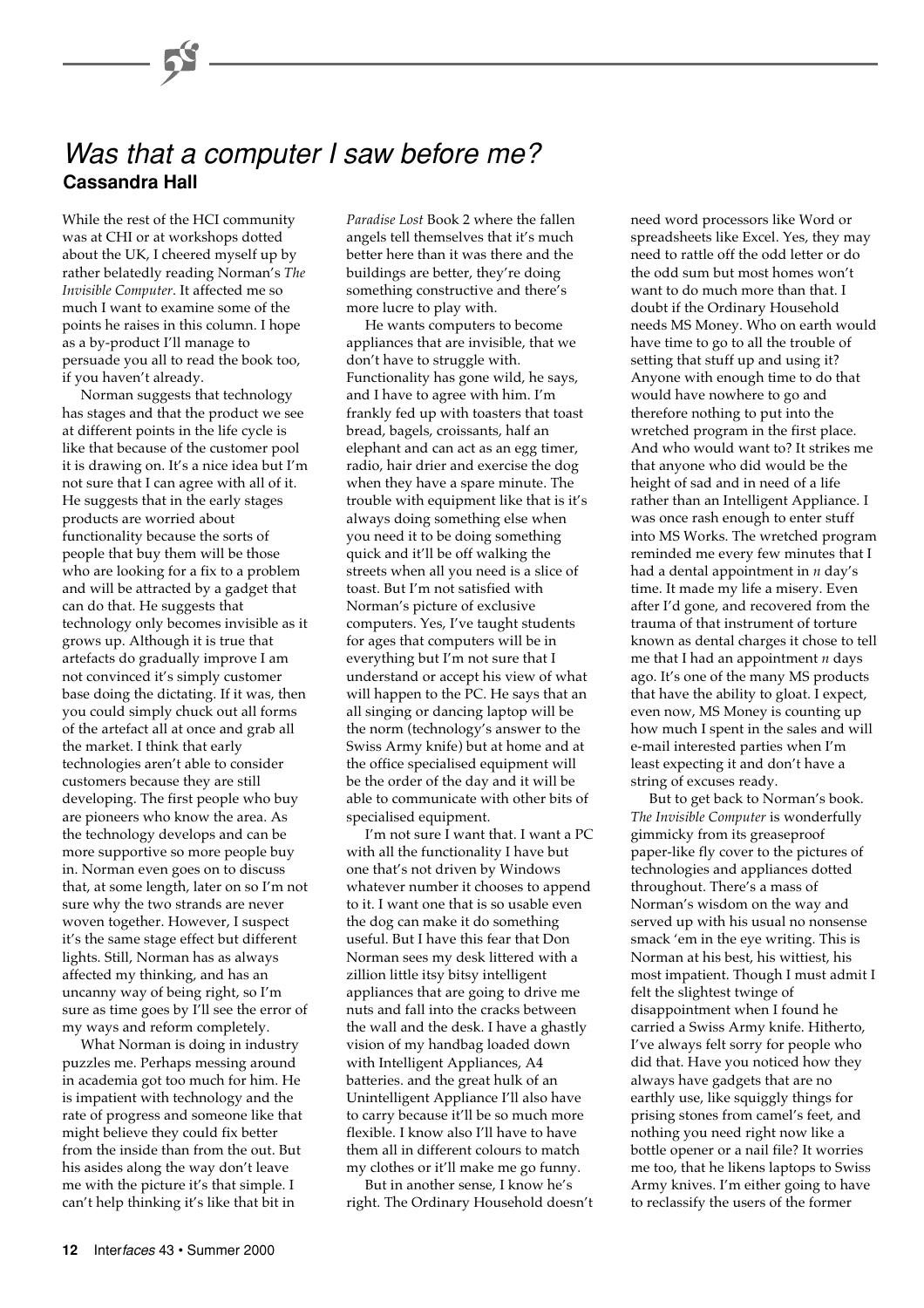# Book **Reviews**

# **David Oxley**

from 'workaholic' to 'sad' or the latter from 'sad' to 'sensibly prepared for all eventualities.'

One of the most likeable things about Norman as a writer is his incredible and disarming honesty. I know of no other person who will say so publicly: I was wrong. It makes it very difficult not to accept the rest of his argument because you know if he had any doubts, he'd say so. *The Invisible Computer* is a wonderful book, worth every penny of your hard-earned income and every minute of your hardpressed time. Read it. I can't even begin to do it justice in the space that can be spared here. He'll make you laugh; he'll make you think. He's made me hope for a future where people can use equipment without having to say: 'Have I broken it?' every three minutes.

• Norman, D. (1998) *The Invisible Computer*, MIT Press.

Information Appliances and Beyond: Interaction design for consumer products Eric Bergman (ed.) Morgan Kaufmann ISBN 1558606009 April 2000, £28.95, 375pp.

Inspired by Donald Norman's 1998 book *The Invisible Computer*, the editor, Eric Bergman, has brought together a broad collection of relevant developments in the IT and Consumer Electronics industries. The main purpose of this book is to illustrate current practices in the development of Information Appliances.

The term 'Information Appliance' encompasses a whole host of devices such as mobile phones, personal digital assistants (PDAs), portable internet audio players, vehicle navigation systems, and any other applicationspecific device hiding a computer processor inside. The book consists of various papers and interviews with developers from some high profile companies such as Nokia, Psion, Palm, Microsoft, and Sun Microsystems, as well as some words of wisdom from Norman himself.

Side by side, you can read about the decisions made during the development of specially optimised operating systems like Windows CE, Palm OS, and EPOC. The '80/20 rule' seems to be a common thread amongst all the developers, where they assume that only 20 per cent of the functions are used 80 per cent of the time. In the case of the PalmPilot they removed the least used functions, whereas Microsoft and Psion just hid them. The PalmPilot developers discuss their 'less is more' philosophy, used at both interface and application level. Microsoft describe their emphasis on familiarity and squeezing as much in as possible.

I empathise with both the PalmPilot and Psion developers. They used very little usercentred design methodology in developing their first generation products, and the PalmPilot developer had difficulties convincing developers that they could not rely solely on what they knew about developing desktop computer software. Both were fortunate to have been successful and put the lessons they learned to good use in developing later generations.

PDAs are not the only information appliance to be discussed in this book. Set-top boxes are included in the contribution from Sun Microsystems, Nokia provides an insight into the development of their latest mobile phones (The 9110 Communicator and 7110 WAP

phone), and a vehicle navigation system interface is the subject of another chapter.

Also to be found are some less obvious information appliances such as 'Barney the Dinosaur', an interactive toy. It even has a picture of his inner workings, but don't show this to your children as it might upset them to see a Barney skinned completely bare!

A chapter on 'Lessons from Game Design' looks at interfaces used in popular computer games. A lot of novel interface ideas have appeared in computer games over the years, and may be usefully applied to information appliances. The last chapter, on the topic of 'Persuasive Technologies and Netsmart Devices', discusses one of the hottest R&D areas of the moment, including the desire to make devices responsive to our emotions.

Altogether it's a very interesting book, and especially worth reading if you have an academic or business interest in the next generation of digital appliances. If you are a developer (or marketer) of anything that fits the term 'Information Appliance', you may find someone here who is dealing with some similar issues. This book is your comfort blanket.

**David Oxley**

Napier University TCS Associate developing portable MP3 solutions for Memory Corp plc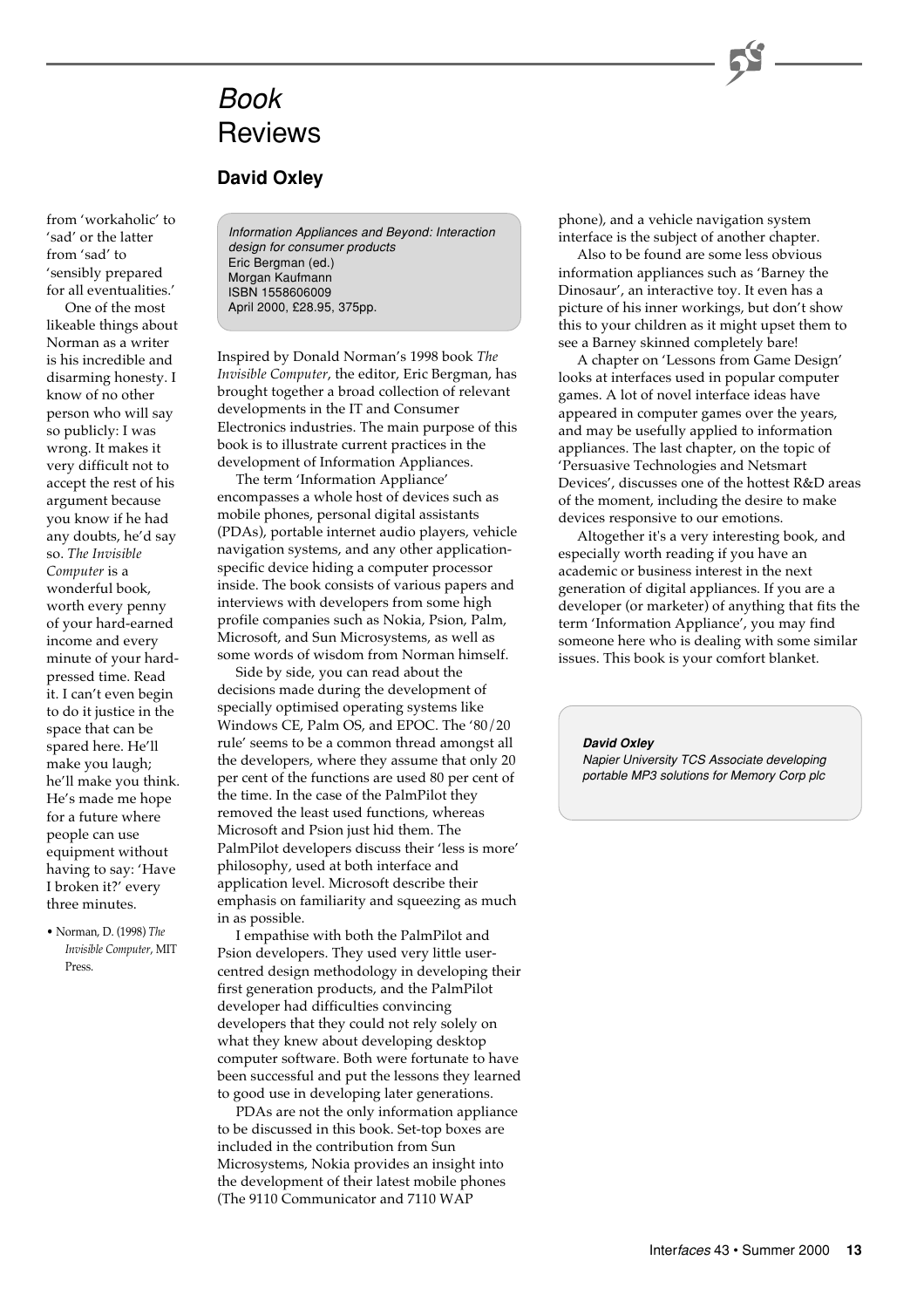# Book **Reviews**

# **Alison Cawsey**

Advances in Automatic Text Summarization Inderjeet Mani & Mark T. Maybury (eds) October 1999 The MIT Press ISBN 0-262-13359-8 £27.95

There is now a huge quantity of information easily accessible to us, yet it is still often hard to find (and digest) just that which is relevant to us, given a particular information need. In the past this problem has been partly addressed by professional abstracters writing short summaries of key points of important articles. Book reviews too serve a similar purpose, providing a short overview of a text, and, we hope, enough information to help readers decide whether it is worth obtaining and reading. Abstracts and book reviews are just two types of summary, both aiming to 'distil the most important information from a source (or sources) to produce an abridged version for a particular user (or users) and task(s).' Other forms of summaries include newspaper headlines, film previews, literature surveys, and so on.

There has been significant interest in automating the process of summarisation, enabling summaries on-demand, adapted to particular requirements (e.g. length or interests). Many commercial tools (e.g. Microsoft Word) now include crude summarisation tools. *Advances in Automatic Text Summarization* provides the first comprehensive overview of key research papers on text summarisation, illustrating a wide number of different approaches. It includes many of the key papers, going back 40 years, as well as some new contributions.

Producing effective summaries is a difficult challenge. The human summariser will attempt to understand the source text, consider the needs of the readers, decide what key information must be included, and construct a coherent and concise summary addressing the readers' likely needs and accurately reflecting the source. At first glance, automating the process would appear to need full natural language understanding before you start. However, it has been found that using simple 'surface' techniques can produce useful (if not very coherent) summaries. Key sentences in a text may be extracted based on, for example, the occurrence of important terms in a sentence, or the location of that sentence within the whole text (without any attempt to understand the

text). A summary composed of these key sentences may not read like a human-authored abstract, but may nevertheless serve a useful role in helping the reader to judge the usefulness of the source document. These approaches, based on simple surface features, are easily adaptable to, for example, create summaries biased to the user's interests or search query, and easily trainable based on corpus data.

Creating truly coherent summaries requires going beyond sentence/passage extraction. Information must be extracted from the source text, and the key points used in the summary. Text generation techniques are required to create a new coherent text from the information selected. This is a harder task, but one that now appears tractable, although systems must still be trained or adapted for particular applications (e.g. sports articles).

Both these approaches are well represented in this collection of articles. The book is split clearly into sections representing different issues. These include sections on evaluation methods, and new approaches/problem areas, which includes, for example, multimedia summaries.

The book assumes some background in natural language processing (NLP), and so may not be ideal as an introduction to the subject. However, for those with a knowledge of NLP interested in finding out about the major work on summarisation, or those working on summarisation who want a convenient reference, I strongly recommend this book. It might be suitable as a text at advanced postgraduate level, and certainly a useful addition to academic libraries. It is well organised, includes most of the important research papers on the topic, and has good commentary from the editors.

**Alison Cawsey** Department of Computing and Electrical Engineering, Heriot-Watt University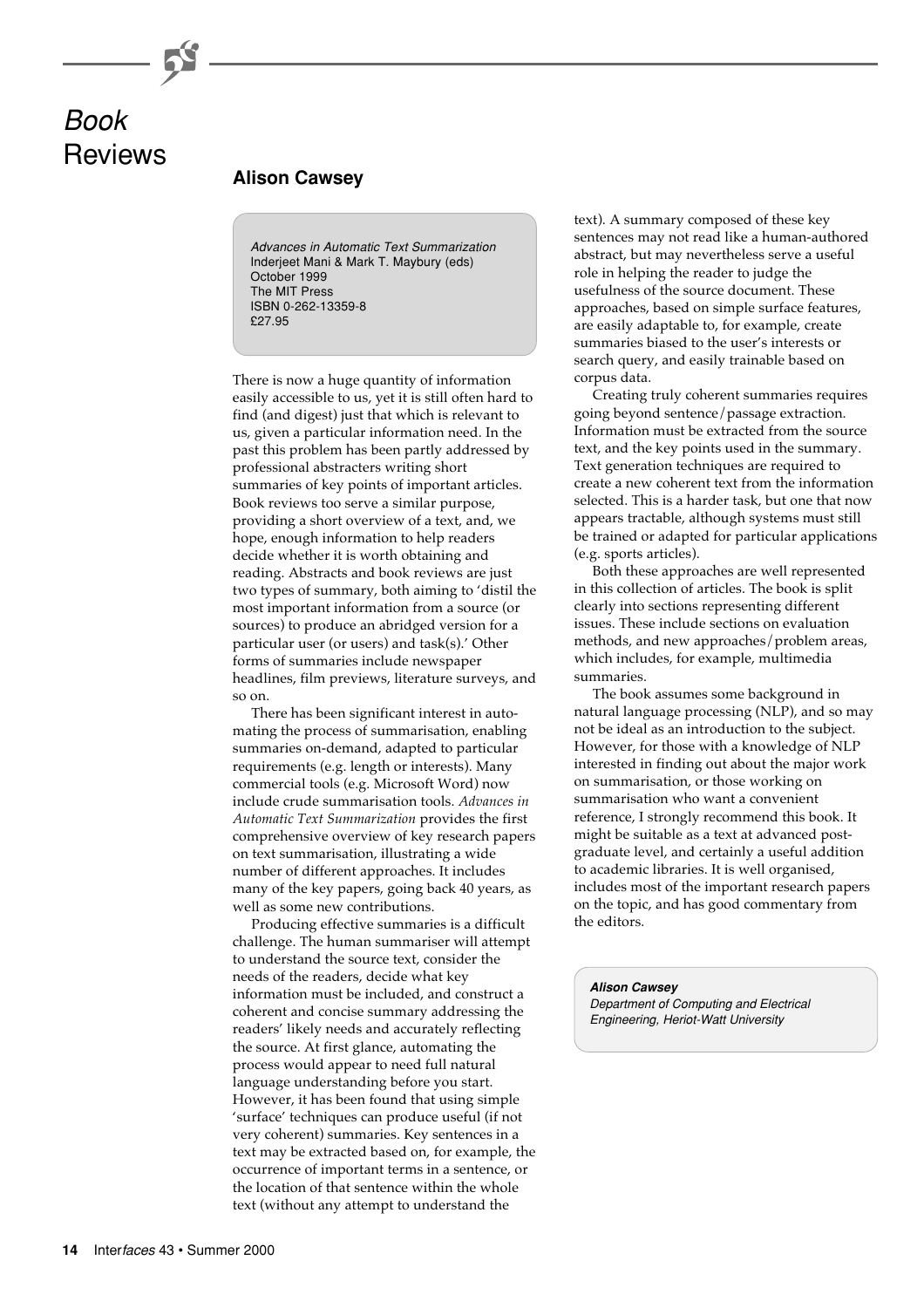# **Xristine Faulkner**

The Essence of Professional Issues in **Computing** Robert Ayres ISBN 0-13-908740-0 Prentice Hall, 1999, 210pp.

This is a good introduction to a sticky topic. Ayres covers the ground in amazing detail but at the same time manages to be lively and interesting; I think the use of cases helps things along. He has opinions too, which also helps. The book is quite comprehensive, gives points of law and offers discussion. I like the way he examines software from several viewpoints and places it within a legal context.

I would have liked to have seen more discussion of the Web and of plagiarism. Ayres touches upon both but they don't occupy a great deal of space. However, Ayres does say that the Web isn't new in legal terms. I like that touch. It shows the law has the ability to be flexible and to anticipate.

This is a vast subject covered to the sort of level that most students will need and an excellent introduction for anyone who wants to go deeper. It is also a worthy addition to the *Essence* series and a timely one.

The Essence of Computing Projects A Student's Guide Christian W. Dawson ISBN 0-13-021972-X Pearson Education, 2000, 176pp.

The Final Year Project reminds me of those dreadful games I used to be forced into at parties as a child. It's meant to be fun and to develop something or other though neither students nor supervising staff are always any too sure what. I supervise anything from half a dozen projects to maybe 8 or 9 a year and I've always wished there was something I could say to students they should read. I can't convey the joy I felt when this book landed on my desk, courtesy of a whiz of a new marketing person at Pearson. Not only is it in the *Essence* series so it's short and to the point and at a price students can afford but it's on a subject that students really do need help over, and fast.

This is a worthy attempt at outlining the process of producing the Final Year Project. There are hints on finding supervisors and some philosophical discussion about projects along the way. It's a shame that the project is treated as research and write up with very little mention of the building of software as I can imagine that students might be left rather puzzled as to how all the parts fit together. The advantage of excluding discussion of the build is that the book can be used by BIT students and others who don't have to engineer something. And it keeps the book short.

My father read the first part of it and was puzzled by how long it took to get off the ground and having examined that material myself I do wonder how much of the introductory material will be read – interesting though it is. However, the rest of the book does offer quick advice. Students are reluctant to read so a huge tome would have zero impact on them. This little book may well be read.

This is a nice addition to the *Essence* series and one that is needed. I expect now that Christian Dawson has blazed the trail others will follow.

**Xristine Faulkner** CISE, SBU e-mail xristine@sbu.ac.uk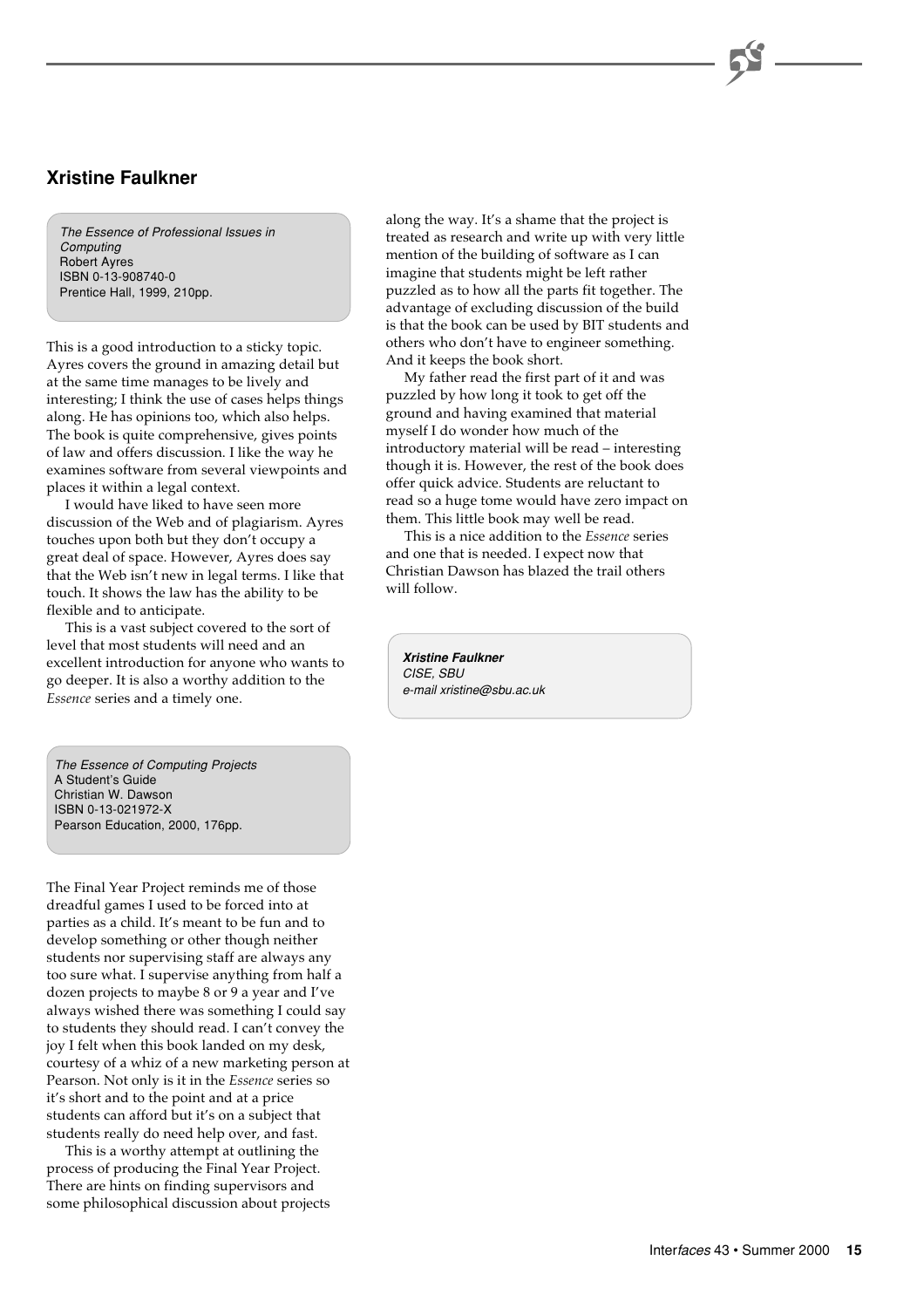



Senior lecturer in the Computing Science Department at the University of Glasgow. Primary research area: dynamic reconfigurability of interactive systems. Conference chair, HCI '94. Founder member of GIST. First trumpet in Glasgow Computing Brass. Born in New York City a long time ago. Immigrated to Scotland in 1974. Previously lecturer in philosophy, primary school teacher, secondary school teacher, EFL teacher, lecturer in educational computing. Lived in Saudi Arabia and France. Keen tandemist and follower of the Tour de France.

*What is your idea of happiness?* Cycling in the Drome Provencale

*What is your greatest fear?* Having my PowerPoint slides fail at the start of a 1st year lecture class

*With which historical figures do you most identify?* Stonewall Jackson and Rousseau

*Which living person do you most admire?* Dervla Murphy

*What is the trait you most deplore in yourself?* Unwillingness to go to bed at night

*What is the trait you most deplore in others?* Inability to listen

*What vehicles do you own?* 6 bicycles, 2 Citroens and a barbecue on wheels

*What is you greatest extravagance?* A petanque court in my back garden

*What makes you feel most depressed?* The first sight in the morning of my unanswered emails

*What objects do you always carry with you?* Wedding ring, beard

*What do you most dislike about your appearance?* My waist & nose

*What is your most unappealing habit?* Arriving late to meetings

*What is your favourite smell?* Lavender fields in bloom

*What is your favourite word?* Reconfigurable

*What is your favourite building?* My grandfather's cottage in upper New York State

*What is your favourite journey?* The ascent of Alpe d'Huez

*What or who is the greatest love of your life?* Wife Beverly and son David (what did you expect?)

*Which living person do you most despise?* No one

*On what occasions do you lie?* To embellish a good story

*Which words or phrases do you most over-use?* Reconfigurable

*What is your greatest regret?* To have come to computing later in life

*When and where were you happiest?* Here and now

*How do you relax?* Reading medieval history, watching French TV, playing petanque

*What single thing would improve the quality of your life?*

The ability to say no

*Which talent would you most like to have?* The ability to write truly elegant code

*What would your motto be?* Never let the sun set on your anger

*What keeps you awake at night?* A good debugging session

*How would you like to die?* Flat out on my bike, 60 mph downhill in the Alps

*How would you like to be remembered?* Fondly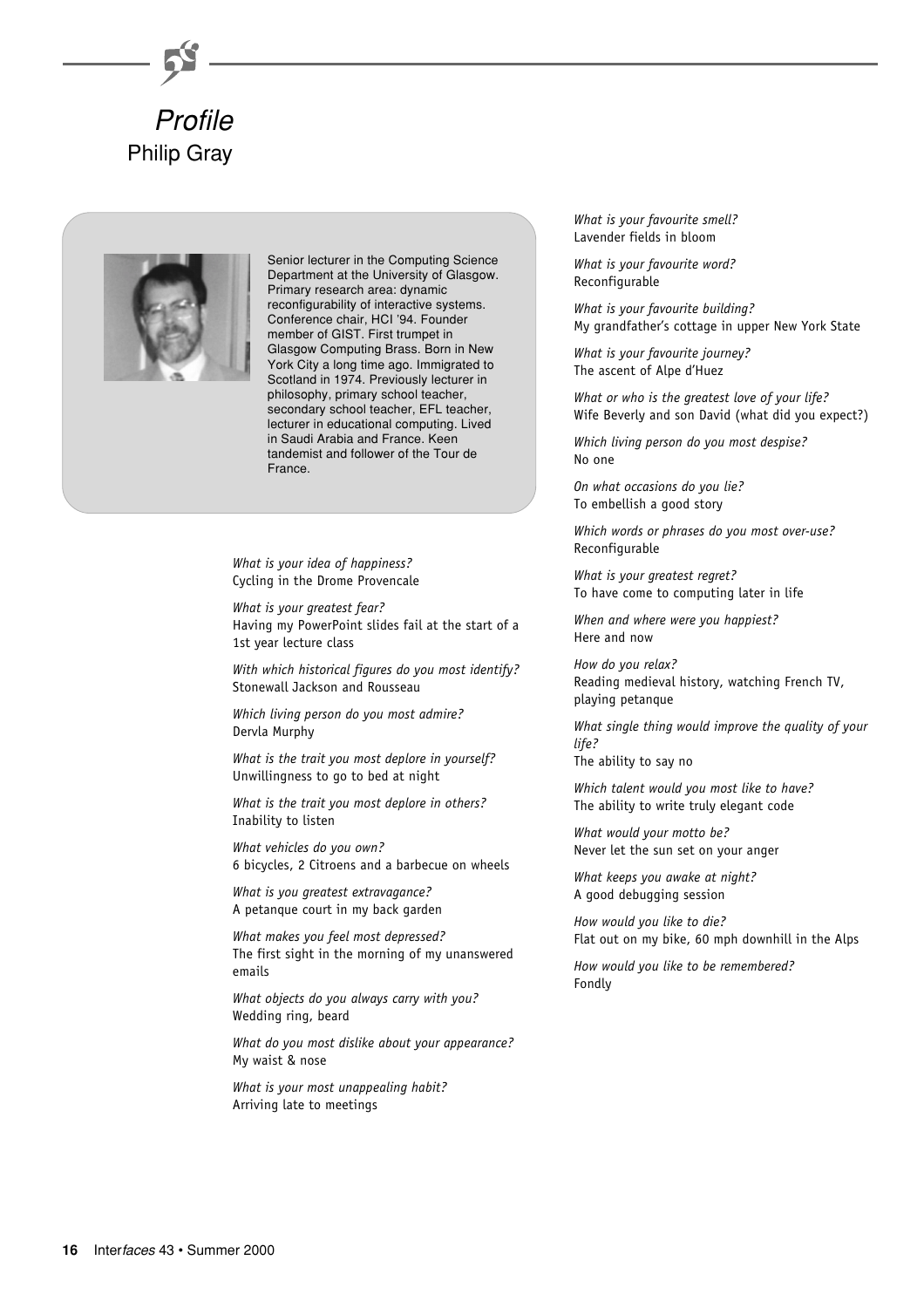# TOUCH: Creating interactional artefacts in a physical world **Michael Smyth**

The maxim states that seeing is believing but that it is touch that determines reality. Instinctively we reach out to touch those objects that attract or perplex. Touch conveys an intimacy at both a physical and emotional level.



In the pursuit of the digital world, the sense of engagement that touch offers has largely been sacrificed. Instead, the GUI has been created, the ubiquitous portal into the digital world, with its

levels of indirection acting as a constant challenge to HCI practitioners and users alike. Interaction has lost its grounding in physicality.

The vision of an environment populated by interactive and interacting artefacts, as articulated by ubiquitous computing and tangible media, offers the opportunity to reclaim the interface and return it to the physical world. Form and function will be reunited

> leading to the design of artefacts which both engage and provoke interaction.

In the words of Buxton (1996) there will be a move away from the safety of the Henry Ford school of design that

practitioners currently adopt to a world populated with bespoke technologies.

Breaking 'the box' raises the question: where will these technological artefacts go? Most probably the migration from the desktop will be either into the environment or onto our skins. Technology will be more personal and form will impact on how users relate to and interact with these devices.

This is more than product semantics – form and function are inextricably linked to the affordances conveyed by these new artefacts. Touch is a pleasurable sensation; the sweep of a curve, the precision of an angle, the tactile quality of a material. What is less well understood is how such haptic qualities play a role in the creation of a sense of engagement and a linkage with the body which underpins much of our learning.

The phenomenologist Merleau-Ponty's account of 'being-in-the-world' emphasises the importance of the body. He places the body at the centre of our relation to the world and argues that it is only through having bodies that we can truly experience space.

Not surprisingly a number of ideas underpinning phenomenology have been appropriated by the design community when discussing the acquisition of design skills. This in turn has lead some researchers (e.g. Tweed, 1998) to comment that design-based skills are both bodily and cognitive.

Studies of interior designers engaged in the early phase of design have revealed the importance of the creation and manipulation of physical models (Smyth, 1999). Such models enable the designer to manipulate, through touch, a 3D representation of a building space.

The sense of engagement provided by such models was viewed by the designers as something qualitatively different to that provided by drawings, whether these were produced by hand or by CAD.

The characterisation of the designer as 'thinking with their hands' while creating and manipulating physical models supports the findings of Candy & Edmonds (1996) and Roy (1993).

How might technology provide designers with such essential attributes and how might such requirements inform the design of the next generation of technologies?

#### **References**

Buxton, W. (1996) Absorbing and Squeezing Out: On Sponges and Ubiquitous Computing. *Proceedings of the International Broadcasting Symposium*, November 13–16, Tokyo, 91–96.

Candy, L. and Edmonds, E. (1996) Creative Design of the Lotus bicycle: implications for knowledge support systems research. *Design Studies*, Vol. 17, No. 1, 71–90.

Roy, R. (1993) Case studies of creativity in innovative product development. *Design Studies*, Vol. 14, No. 4, 423–443.

Tweed, C. (1998) The Social Context of CAAD in Practice. In C. Branki and K. Zreik (eds), *Proceedings of EUROPIA 98: Cyberdesign – Media, Communication and Design Practice*, Paris, France, Nov 25–27, 177–194, Europia Productions.

Smyth, M. (1999) The Activity of Design as Revealed by Tool Usage. *Journal of Design Sciences*, Vol. 7, No. 1, 11–22.

**© Michael Smyth** Napier University, Edinburgh, michael@dcs.napier.ac.uk

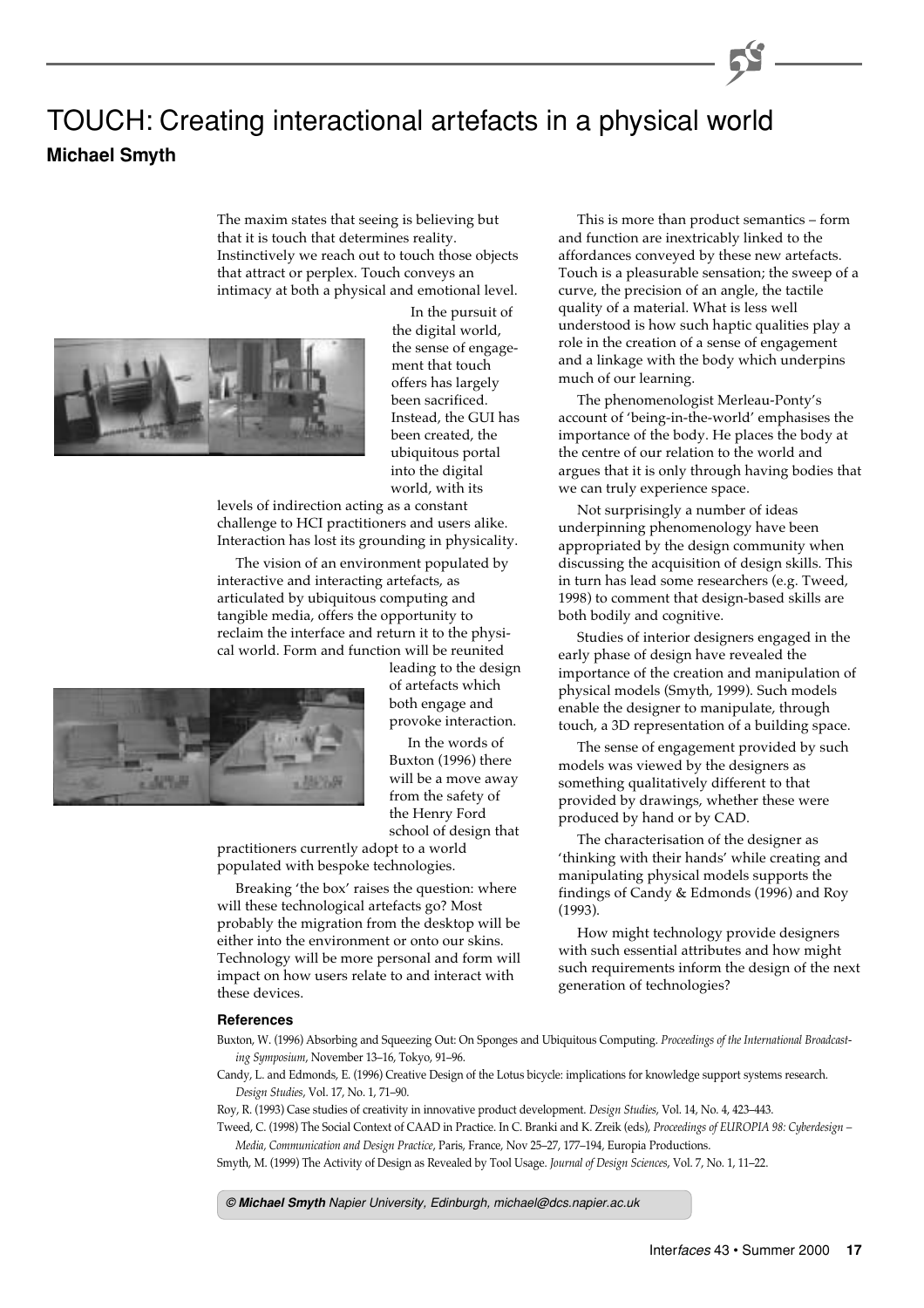# Phil Turner's Bluffer's Guide to Activity Theory

Here is the first in a new series – where the irrepressible gurus of HCI sprinkle the fairy dust of their knowledge over the pond-scum like us, in easy to digest tracts of 500 words or less.

About a month ago the editor asked me to write 500 words on activity theory. This is the sixth complete redraft. And perhaps this reflects the difficulty most people have with activity theory. Activity theory, with its origins in

Russia of the 1920s and '30s, is beset with obscure terminology (for example, the word activity is only an approximation to the original Russian word *deyatelnost* and the German *Tätigkeit* is believed to be a more faithful translation – not speaking either language I take this on trust).

You can add to this the fact that activity theory isn't a theory as such but rather a fairly loose body of thought which is also beginning to appear in different *flavours*. The Finnish– Danish–Californian variety is apparently more popular in the West than the original Russian. This aside, activity theory has been used in the context of CSCW and (allegedly) in HCI proper, though actually tracking down what has been done is a challenge. So should we be interested in activity theory?

Oblivious to these problems I, like any true believer, cannot understand why activity theory hasn't been universally accepted by the HCI community. Surely human behaviour is both social and culturally mediated; surely, all that we do and have learned have been facilitated by these contexts; surely, we use physical tools, plans, and computer-based artefacts to achieve our purposive ends which in turn have developed over time. Five hundred words being mercifully limiting (*surely – Ed!*) I will illustrate some of these concepts with a version of Leont'ev's (relatively) famous description of an activity.

Imagine yourself being transported back to a time when tribes of people regularly hunted animals for food. The tribe might divide itself

into different groups to achieve its end – some might lie in wait armed with weapons, while others might drive the animals away from themselves towards those in hiding. Here we see an activity motivated by the need for food. The activity is collective with a division of labour and allocation of responsibilities. The behaviour of the group is mediated by a cognitive artefact (i.e. an agreed plan) and a range of physical artefacts (i.e. weapons). After the hunt the meat will be shared on the basis of formal and informal rules.

Leont'ev argued that an activity, such as this, is the smallest meaningful unit of analysis because analysis of its components (by which the activity is realised) is meaningless in isolation. Indeed individual actions, rules, use of artefacts and so forth may appear to be bewildering or even contradictory outwith the context of the activity. So activity theory potentially offers a means of describing purposive human behaviour in context and as such (huge leap of faith) offers itself as a potential orienting schema for HCI.

What to read: a good place to start is Bonnie Nardi's book *Context and Consciousness* which is still available from any good dot.bookshop – try the first four chapters.

#### **Phil Turner** p.turner@dcs.napier.ac.uk

Thanks Phil. Presumably if you only read one of the four chapters suggested, then that ain't activity theory. See… it's working already! Anyone else want to play this game?

If you have a subject that you would like to bluff about, then email Tom at t.mcewan@napier.ac.uk Also, working on the 'don't kid a kidder' principle, if you would like to bluff a retort to Phil or anyone else's bluffer's guide, then get in touch. We're more likely to publish the wittiest than the most scholarly correct.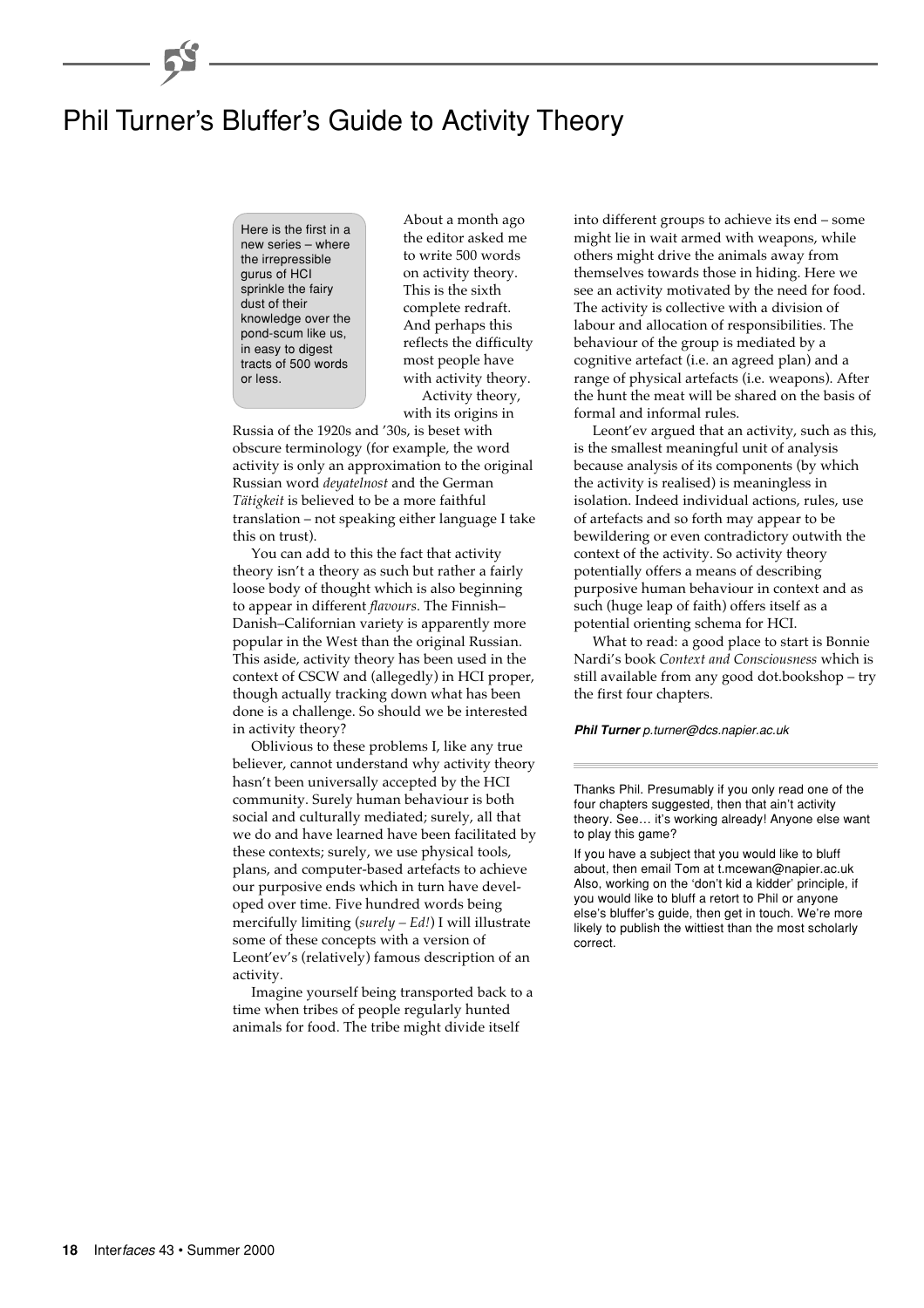| British HCI Group – Application Form 2000<br>Please print or type                                                                                                                                                                                                                                                                                                                                        |                                                                                                                                                                                                                                                           |
|----------------------------------------------------------------------------------------------------------------------------------------------------------------------------------------------------------------------------------------------------------------------------------------------------------------------------------------------------------------------------------------------------------|-----------------------------------------------------------------------------------------------------------------------------------------------------------------------------------------------------------------------------------------------------------|
| Contact Details (Give a personal contact when asking for Corporate Membership)                                                                                                                                                                                                                                                                                                                           | Membership F ee                                                                                                                                                                                                                                           |
| Title                                                                                                                                                                                                                                                                                                                                                                                                    | Membership classes and fees for 2000 are:                                                                                                                                                                                                                 |
| $\vdots$                                                                                                                                                                                                                                                                                                                                                                                                 | Student $£10$<br>Non BCS Member £30<br><b>BCS Member £25</b>                                                                                                                                                                                              |
| $\vdots$<br>$\vdots$<br>Fax.<br>Tel                                                                                                                                                                                                                                                                                                                                                                      | Interfaces and other mailings; membership rate for any 4 individuals at British HCI<br>Corporate £195 $\Box$ Corporate membership entitles the organisation to 8 copies of<br>Group events, as well as, a free one-page entry in the membership handbook. |
| $\vdots$<br>Nature of the work you do:                                                                                                                                                                                                                                                                                                                                                                   | Journal Subscription to 'Interacting with Computers'                                                                                                                                                                                                      |
|                                                                                                                                                                                                                                                                                                                                                                                                          | The HCI Group manages a journal, Interacting with Computers, published quarterly by<br>Elsevier Science. Members may subscribe to this journal at a reduced rate.                                                                                         |
| Please send mailings to: my work address [__; my home address                                                                                                                                                                                                                                                                                                                                            | Please send me Vol. 12 (2000) of Interacting with Computers (£50)                                                                                                                                                                                         |
| Membership Status                                                                                                                                                                                                                                                                                                                                                                                        | $\overline{f}$<br>Please send me Vols 11 & 12 of Interacting with Computers (£100)                                                                                                                                                                        |
| $\vdots$                                                                                                                                                                                                                                                                                                                                                                                                 | Please send me a free sample issue                                                                                                                                                                                                                        |
| $\vdots$<br>::::::::::::                                                                                                                                                                                                                                                                                                                                                                                 |                                                                                                                                                                                                                                                           |
|                                                                                                                                                                                                                                                                                                                                                                                                          | $\ddot{\bullet}$<br>Please enter the total amount for membership and subscriptions<br>Payment                                                                                                                                                             |
| $\vdots$<br><b>Professional Interests</b> (please indicate up to six areas of professional interest)                                                                                                                                                                                                                                                                                                     | I enclose a cheque/postal order (in Pounds Sterling only please), made payable to<br>British HCI Group                                                                                                                                                    |
| $\vdots$                                                                                                                                                                                                                                                                                                                                                                                                 | Please debit my Access/Visa/Mastercard<br>$\overline{\sigma}$                                                                                                                                                                                             |
| Data Protection Act                                                                                                                                                                                                                                                                                                                                                                                      | Expiry<br>Card number                                                                                                                                                                                                                                     |
| under our strict control, for mailings judged by the British HCl Group Executive to be of value to<br>The data on this form will be treated as confidential to the BCS. Names and address may be used,<br>the membership.                                                                                                                                                                                | The information provided on this form is to my knowledge correct and I agree to the<br>conditions stated.                                                                                                                                                 |
| Membership Directory                                                                                                                                                                                                                                                                                                                                                                                     |                                                                                                                                                                                                                                                           |
| Directory<br>sent to all members of the group? (We will NOT use your home address, unless that is all you have<br>Do you wish your contact details and professional interests to be listed in the Membership<br>$\overline{R}$<br>Yes<br>given us.)                                                                                                                                                      | Card holder's name and address if different from above:                                                                                                                                                                                                   |
| <b>Getting Involved</b>                                                                                                                                                                                                                                                                                                                                                                                  | Send completed forms and cheques to:                                                                                                                                                                                                                      |
| We are always looking for people interested in contributing to HCI group activities by, writing for<br>able to<br>contribute in this way or if you have ideas for 1-day meetings or new activities please contact the<br>Interfaces magazine, helping run the annual conference or joining the executive. If you are<br>membership secretary, Ismail Ismail (I.Ismail@cs.ucl.ac.uk; Fax. 0870 130 5076). | Queries about membership can also be e-mailed to: hci@bcs.org.uk<br><b>HCI Membership, British Computer Society,</b><br>1 Sanford Street, Swindon, SN1 1HJ, UK<br>(Tel.+44(0)1793 417417)                                                                 |